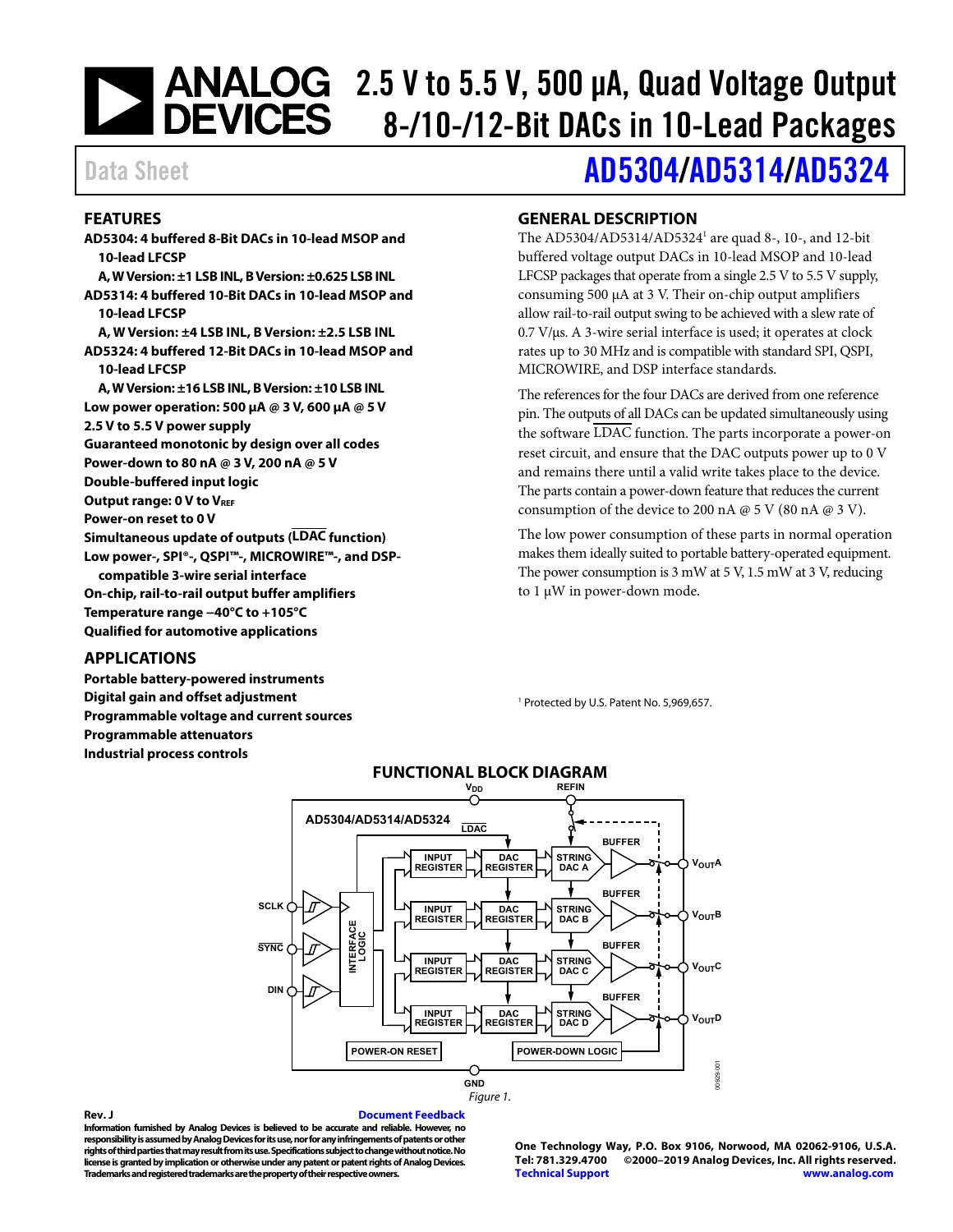### AD5304/AD5314/AD5324

### **TABLE OF CONTENTS**

### <span id="page-1-0"></span>**REVISION HISTORY**

#### 5/2017-Rev. H to Rev. I

#### 9/2011-Rev. G to Rev. H

|--|--|--|

#### 5/2011-Rev. F to Rev. G

| Decoding Multiple AD5304/AD5314/AD5324s 19 |  |
|--------------------------------------------|--|
|                                            |  |
|                                            |  |
|                                            |  |
|                                            |  |

#### $9/2006$ —Rev. E to Rev. F

#### 5/2005-Rev. D to Rev. E

#### 8/2003-Rev. C to Rev. D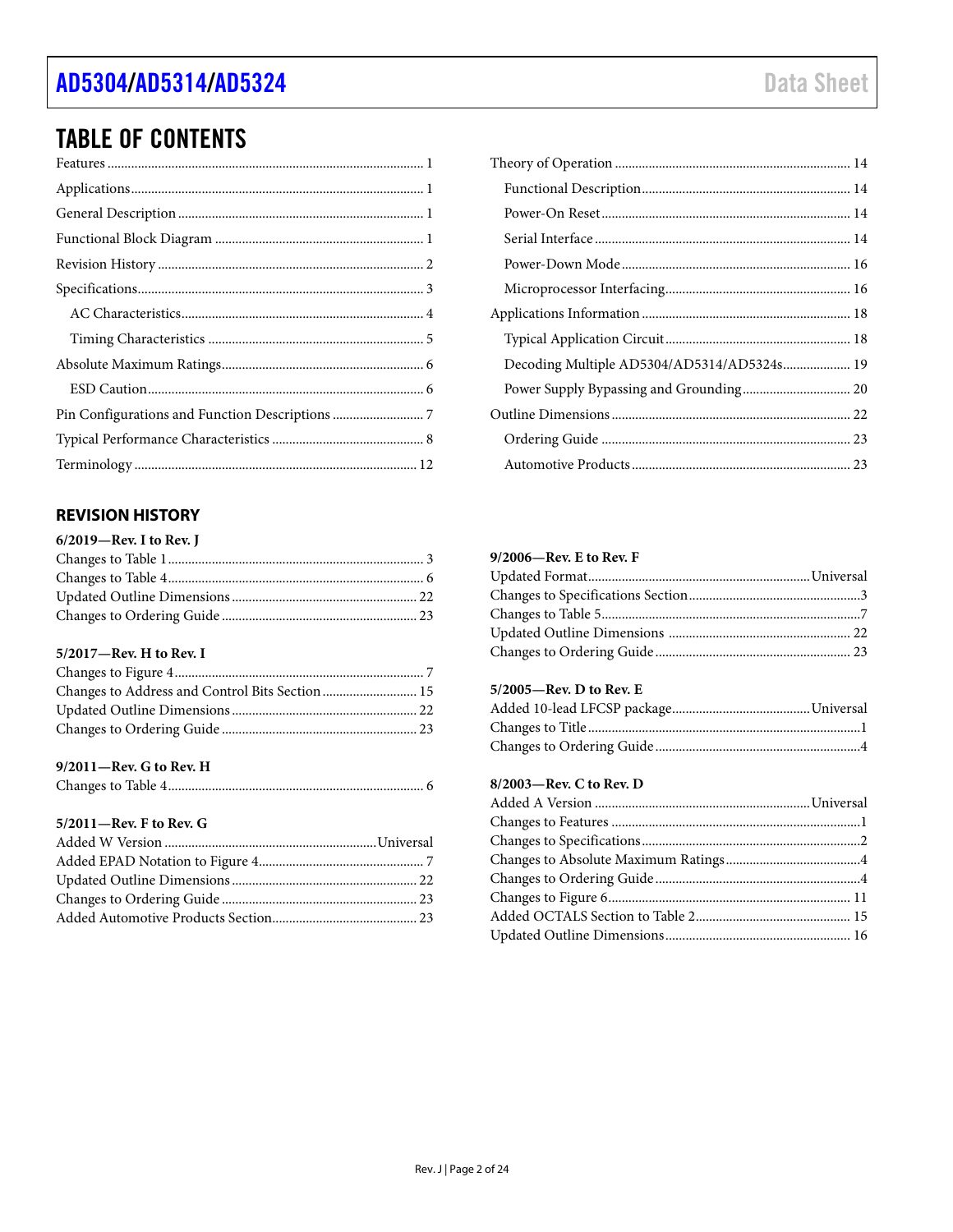### <span id="page-2-0"></span>**SPECIFICATIONS**

 $V_{\text{DD}} = 2.5$  V to 5.5 V;  $V_{\text{REF}} = 2$  V;  $R_L = 2$  k $\Omega$  to GND;  $C_L = 200$  pF to GND; all specifications  $T_{\text{MIN}}$  to  $T_{\text{MAX}}$ , unless otherwise noted.

|                                                 |      | A, W Version <sup>2</sup> |                        | <b>B</b> Version <sup>2</sup> |                  |                       |                  |                                                            |
|-------------------------------------------------|------|---------------------------|------------------------|-------------------------------|------------------|-----------------------|------------------|------------------------------------------------------------|
| Parameter <sup>1</sup>                          | Min  | <b>Typ</b>                | Max                    | Min                           | <b>Typ</b>       | Max                   | Unit             | <b>Test Conditions/Comments</b>                            |
| DC PERFORMANCE <sup>3, 4</sup>                  |      |                           |                        |                               |                  |                       |                  |                                                            |
| AD5304                                          |      |                           |                        |                               |                  |                       |                  |                                                            |
| Resolution                                      |      | 8                         |                        |                               | 8                |                       | <b>Bits</b>      |                                                            |
| Relative Accuracy                               |      | ±0.15                     | ±1                     |                               | ±0.15            | $\pm 0.625$           | <b>LSB</b>       |                                                            |
| <b>Differential Nonlinearity</b>                |      | ±0.02                     | ±0.25                  |                               | ±0.02            | $\pm 0.25$            | <b>LSB</b>       | Guaranteed monotonic by<br>design over all codes           |
| AD5314                                          |      |                           |                        |                               |                  |                       |                  |                                                            |
| Resolution                                      |      | 10 <sup>°</sup>           |                        |                               | 10               |                       | <b>Bits</b>      |                                                            |
| Relative Accuracy                               |      | ±0.5                      | ±4                     |                               | ±0.5             | ±2.5                  | <b>LSB</b>       |                                                            |
| <b>Differential Nonlinearity</b>                |      | ±0.05                     | ±0.5                   |                               | ±0.05            | ±0.5                  | <b>LSB</b>       | Guaranteed monotonic by<br>design over all codes           |
| AD5324                                          |      |                           |                        |                               |                  |                       |                  |                                                            |
| Resolution                                      |      | 12                        |                        |                               | 12               |                       | <b>Bits</b>      |                                                            |
| Relative Accuracy                               |      | ±2                        | ±16                    |                               | ±2               | ±10                   | <b>LSB</b>       |                                                            |
| <b>Differential Nonlinearity</b>                |      | ±0.2                      | ±1                     |                               | ±0.2             | ±1                    | <b>LSB</b>       | Guaranteed monotonic by<br>design over all codes           |
| <b>Offset Error</b>                             |      | ±0.4                      | ±3                     |                               | ±0.4             | ±3                    | % of FSR         | See Figure 13 and Figure 14                                |
| <b>Gain Error</b>                               |      | ±0.15                     | ±1                     |                               | ±0.15            | ±1                    | % of FSR         | See Figure 13 and Figure 14                                |
| <b>Lower Dead Band</b>                          |      | 20                        | 60                     |                               | 20               | 60                    | mV               | Lower dead band exists only<br>if offset error is negative |
| Offset Error Drift <sup>5</sup>                 |      | $-12$                     |                        |                               | $-12$            |                       | ppm of<br>FSR/°C |                                                            |
| Gain Error Drift <sup>5</sup>                   |      | $-5$                      |                        |                               | $-5$             |                       | ppm of<br>FSR/°C |                                                            |
| DC Power Supply Rejection<br>Ratio <sup>5</sup> |      | $-60$                     |                        |                               | $-60$            |                       | dB               | $\Delta V_{DD} = \pm 10\%$                                 |
| DC Crosstalk <sup>5</sup>                       |      | 200                       |                        |                               | 200              |                       | $\mu$ V          | $R_L = 2 k\Omega$ to GND or $V_{DD}$                       |
| DAC REFERENCE INPUTS <sup>5</sup>               |      |                           |                        |                               |                  |                       |                  |                                                            |
| <b>VREF Input Range</b>                         | 0.25 |                           | <b>V</b> <sub>DD</sub> | 0.25                          |                  | <b>V<sub>DD</sub></b> | V                |                                                            |
| V <sub>REF</sub> Input Impedance                | 37   | 45                        |                        | 37                            | 45               |                       | kΩ               | Normal operation                                           |
|                                                 |      | $>10$                     |                        |                               | $>10$            |                       | $M\Omega$        | Power-down mode                                            |
| Reference Feedthrough                           |      | $-90$                     |                        |                               | $-90$            |                       | dB               | Frequency = 10 kHz                                         |
| <b>OUTPUT CHARACTERISTICS<sup>5</sup></b>       |      |                           |                        |                               |                  |                       |                  |                                                            |
| Minimum Output Voltage <sup>6</sup>             |      | 0.001                     |                        |                               | 0.001            |                       | V                | Measurement of the<br>minimum and maximum                  |
| Maximum Output Voltage <sup>6</sup>             |      | $V_{DD} - 0.001$          |                        |                               | $V_{DD} - 0.001$ |                       |                  | V drive capability of the<br>output amplifier              |
| DC Output Impedance                             |      | 0.5                       |                        |                               | 0.5              |                       | Ω                |                                                            |
| <b>Short Circuit Current</b>                    |      | 25                        |                        |                               | 25               |                       | mA               | $V_{DD} = 5 V$                                             |
|                                                 |      | 16                        |                        |                               | 16               |                       | mA               | $V_{DD} = 3 V$                                             |
| Power-Up Time                                   |      | 2.5                       |                        |                               | 2.5              |                       | μs               | Coming out of power-<br>down mode $V_{DD} = 5 V$           |
|                                                 |      | 5                         |                        |                               | 5                |                       | μs               | Coming out of power-<br>down mode $V_{DD} = 3 V$           |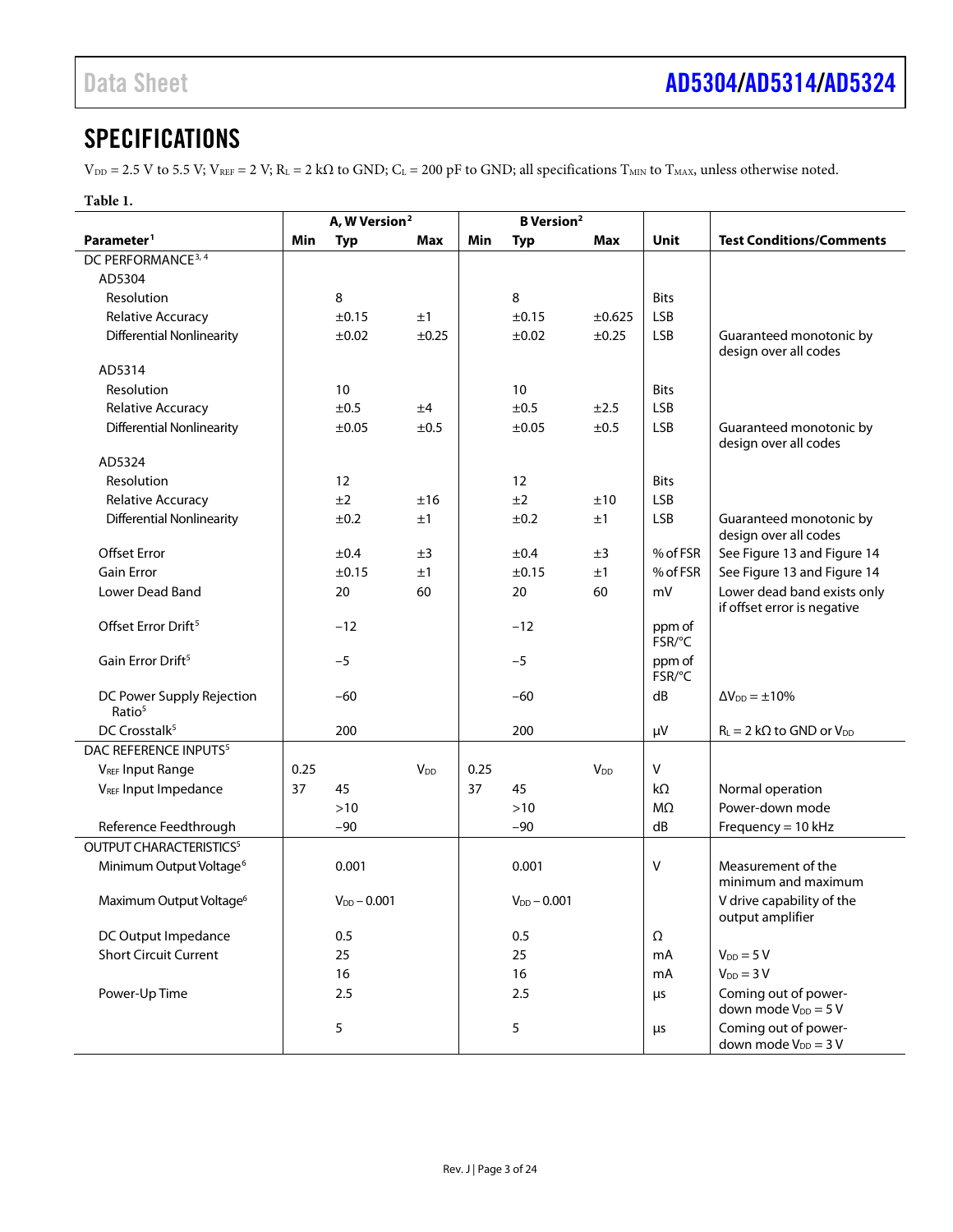### <span id="page-3-1"></span>**[AD5304](https://www.analog.com/AD5304?doc=AD5304-5314-5324.pdf)[/AD5314](https://www.analog.com/AD5314?doc=AD5304-5314-5324.pdf)[/AD5324](https://www.analog.com/AD5324?doc=AD5304-5314-5324.pdf)** Data Sheet

|                                      |     | A, W Version <sup>2</sup> |     |     | <b>B</b> Version <sup>2</sup> |              |        |                                      |
|--------------------------------------|-----|---------------------------|-----|-----|-------------------------------|--------------|--------|--------------------------------------|
| Parameter <sup>1</sup>               | Min | <b>Typ</b>                | Max | Min | <b>Typ</b>                    | Max          | Unit   | <b>Test Conditions/Comments</b>      |
| LOGIC INPUTS <sup>5</sup>            |     |                           |     |     |                               |              |        |                                      |
| <b>Input Current</b>                 |     |                           | ±1  |     |                               | ±1           | μA     |                                      |
| V <sub>IL</sub> , Input Low Voltage  |     |                           | 0.8 |     |                               | 0.8          | $\vee$ | $V_{DD} = 5 V \pm 10\%$              |
|                                      |     |                           | 0.6 |     |                               | 0.6          | $\vee$ | $V_{DD} = 3 V \pm 10\%$              |
|                                      |     |                           | 0.5 |     |                               | 0.5          | $\vee$ | $V_{DD} = 2.5 V$                     |
| V <sub>IH</sub> , Input High Voltage | 2.4 |                           |     | 2.4 |                               |              | $\vee$ | $V_{DD} = 5 V \pm 10\%$              |
|                                      | 2.1 |                           |     | 2.1 |                               |              | $\vee$ | $V_{DD} = 3 V \pm 10\%$              |
|                                      | 2.0 |                           |     | 2.0 |                               |              | $\vee$ | $V_{DD} = 2.5 V$                     |
| Pin Capacitance                      |     | 3                         |     |     | 3                             |              | рF     |                                      |
| POWER REQUIREMENTS                   |     |                           |     |     |                               |              |        |                                      |
| <b>V</b> <sub>DD</sub>               | 2.5 |                           | 5.5 | 2.5 |                               | 5.5          | $\vee$ |                                      |
| $I_{DD}$ (Normal Mode) <sup>7</sup>  |     |                           |     |     |                               |              |        |                                      |
| $V_{DD} = 4.5 V$ to 5.5 V            |     | 600                       | 900 |     | 600                           | 900          | μA     | $V_{H} = V_{DD}$ and $V_{II} = GND$  |
| $V_{DD}$ = 2.5 V to 3.6 V            |     | 500                       | 700 |     | 500                           | 700          | μA     | $V_{H} = V_{DD}$ and $V_{H} = GND$   |
| I <sub>DD</sub> (Power-Down Mode)    |     |                           |     |     |                               |              |        |                                      |
| $V_{DD} = 4.5 V$ to 5.5 V            |     | 0.2                       |     |     | 0.2                           | $\mathbf{1}$ | μA     | $V_{IH} = V_{DD}$ and $V_{IL} = GND$ |
| $V_{DD} = 2.5 V to 3.6 V$            |     | 0.08                      |     |     | 0.08                          |              | μA     | $V_{IH} = V_{DD}$ and $V_{IL} = GND$ |

<sup>1</sup> See th[e Terminology](#page-11-0) section.

<sup>2</sup> Temperature range (A, B, W Version): −40°C to +105°C; typical at +25°C.<br><sup>3</sup> DC specifications tested with the outputs unloaded.

<sup>3</sup> DC specifications tested with the outputs unloaded.<br><sup>4</sup> Linearity is tested using a reduced code range: AD5304 (Code 8 to Code 248); AD5314 (Code 28 to Code 995); AD5324 (Code 115 to Code 3981).

<sup>5</sup> Guaranteed by design and characterization, not production tested.

 $6$  For the amplifier output to reach its minimum voltage, offset error must be negative. For the amplifier output to reach its maximum voltage, V<sub>REF</sub> = V<sub>DD</sub> and offset plus gain error must be positive.

 $\frac{7}{100}$  specification is valid for all DAC codes; interface inactive; all DACs active; load currents excluded.

#### <span id="page-3-0"></span>**AC CHARACTERISTICS**

 $V_{DD} = 2.5$  V to 5.5 V; R<sub>L</sub> = 2 kΩ to GND; C<sub>L</sub> = 200 pF to GND; all specifications T<sub>MIN</sub> to T<sub>MAX</sub>, unless otherwise noted.

#### **Table 2.**

|                                     | A, B, W Version <sup>3</sup> |       |     |           |                                                                    |
|-------------------------------------|------------------------------|-------|-----|-----------|--------------------------------------------------------------------|
| Parameter <sup>1, 2</sup>           | Min                          | Typ   | Max | Unit      | <b>Test Conditions/Comments</b>                                    |
| Output Voltage Settling Time        |                              |       |     |           | $V_{\text{REF}} = V_{\text{DD}} = 5 V$                             |
| AD5304                              |                              | 6     | 8   | μs        | $\frac{1}{4}$ scale to $\frac{3}{4}$ scale change (0x40 to 0xC0)   |
| AD5314                              |                              |       | 9   | μs        | $\frac{1}{4}$ scale to $\frac{3}{4}$ scale change (0x100 to 0x300) |
| AD5324                              |                              | 8     | 10  | μs        | 1/4 scale to 3/4 scale change (0x400 to 0xC00)                     |
| Slew Rate                           |                              | 0.7   |     | $V/\mu s$ |                                                                    |
| Major-Code Transition Glitch Energy |                              | 12    |     | nV-sec    | 1 LSB change around major carry                                    |
| Digital Feedthrough                 |                              |       |     | nV-sec    |                                                                    |
| Digital Crosstalk                   |                              |       |     | nV-sec    |                                                                    |
| DAC-to-DAC Crosstalk                |                              | 3     |     | nV-sec    |                                                                    |
| Multiplying Bandwidth               |                              | 200   |     | kHz       | $V_{\text{REF}} = 2 V \pm 0.1 V p - p$                             |
| <b>Total Harmonic Distortion</b>    |                              | $-70$ |     | dB        | $V_{REF}$ = 2.5 V $\pm$ 0.1 V p-p; frequency = 10 kHz              |

<sup>1</sup> See th[e Terminology](#page-11-0) section.

<sup>2</sup> Guaranteed by design and characterization, not production tested.

<sup>3</sup> Temperature range (A, B, W Version): −40°C to +105°C; typical at +25°C.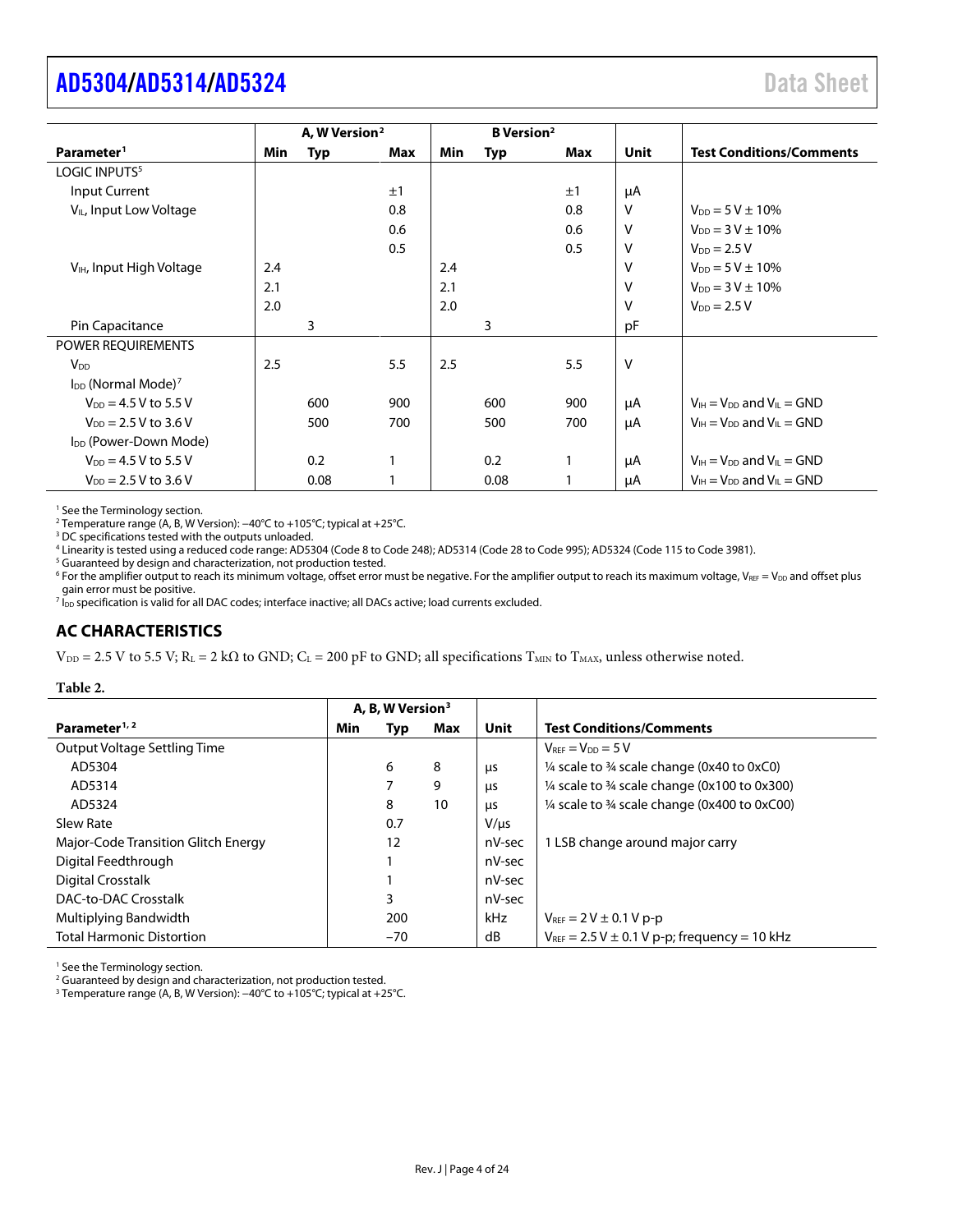### <span id="page-4-0"></span>**TIMING CHARACTERISTICS**

 $V_{DD}$  = 2.5 V to 5.5 V; all specifications  $T_{MIN}$  to  $T_{MAX}$ , unless otherwise noted.

#### **Table 3.**

|                              |                           | <b>Limit at <math>T_{MIN}</math>, <math>T_{MAX}</math></b> |                                  |                                       |  |
|------------------------------|---------------------------|------------------------------------------------------------|----------------------------------|---------------------------------------|--|
| Parameter <sup>1, 2, 3</sup> | $V_{DD} = 2.5 V to 3.6 V$ | $V_{DD}$ = 3.6 V to 5.5 V                                  | Unit                             | <b>Test Conditions/Comments</b>       |  |
| $t_1$                        | 40                        | 33                                                         | ns min                           | SCLK cycle time                       |  |
| t <sub>2</sub>               | 16                        | 13                                                         | ns min                           | SCLK high time                        |  |
| t <sub>3</sub>               | 16                        | 13                                                         | ns min                           | <b>SCLK low time</b>                  |  |
| t <sub>4</sub>               | 16                        | 13                                                         | ns min                           | SYNC to SCLK falling edge setup time  |  |
| t <sub>5</sub>               |                           |                                                            | ns min                           | Data setup time                       |  |
| $t_{6}$                      | 4.5                       | 4.5                                                        | ns min                           | Data hold time                        |  |
| t <sub>7</sub>               | 0                         | 0                                                          | ns min                           | SCLK falling edge to SYNC rising edge |  |
| ts                           | 80                        | 33                                                         | Minimum SYNC high time<br>ns min |                                       |  |

<sup>1</sup> Guaranteed by design and characterization, not production tested.

<sup>2</sup> All input signals are specified with tr = tf = 5 ns (10% to 90 % of V<sub>DD</sub>) and timed from a voltage level of (V<sub>IL</sub> + V<sub>IH</sub>)/2.

<span id="page-4-1"></span><sup>3</sup> Se[e Figure 2.](#page-4-1)



*Figure 2. Serial Interface Timing Diagram*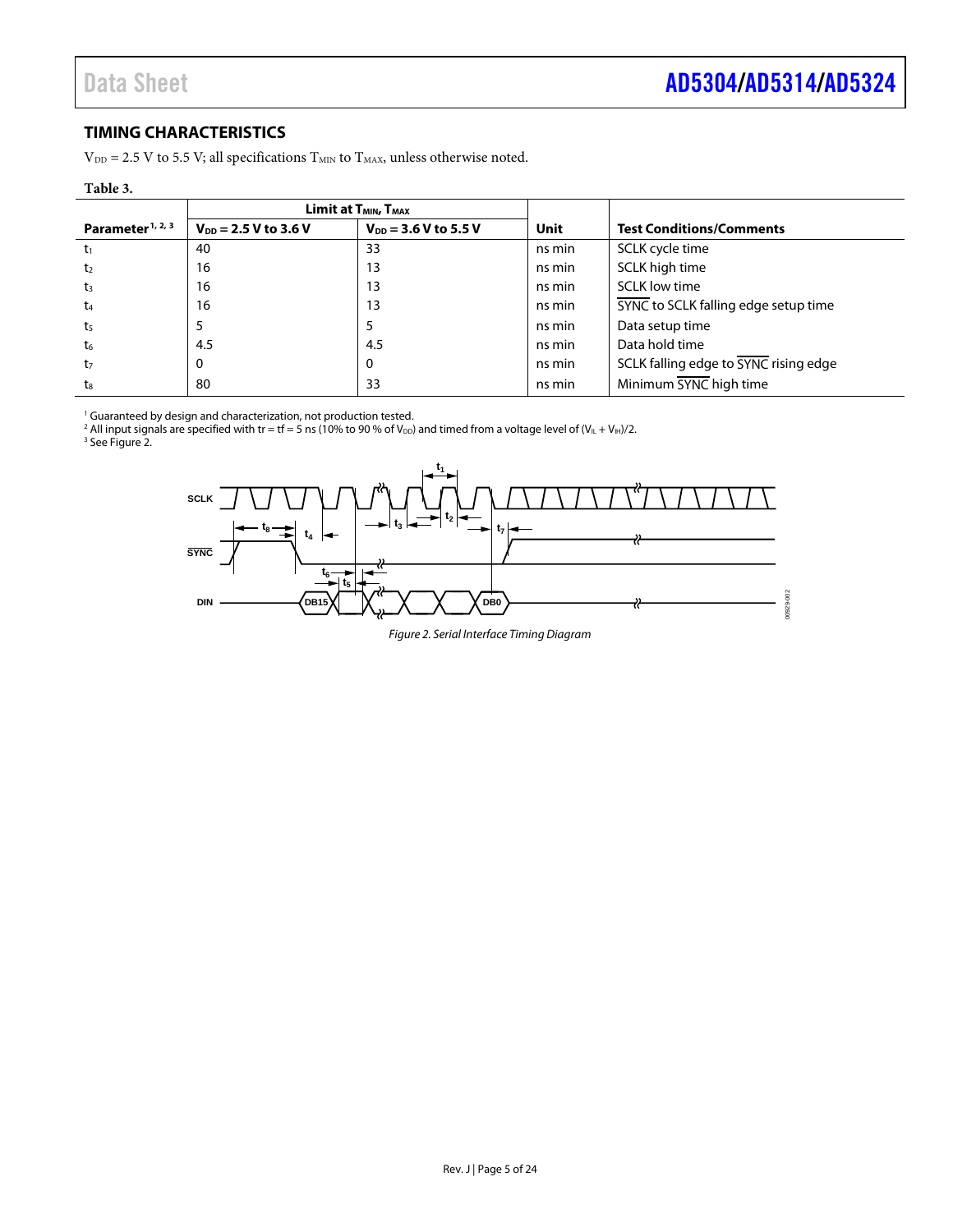### <span id="page-5-0"></span>ABSOLUTE MAXIMUM RATINGS

 $T_A = 25$ °C, unless otherwise noted.

#### **Table 4.**

| Parameter <sup>1</sup>                               | Rating                                                 |  |  |  |
|------------------------------------------------------|--------------------------------------------------------|--|--|--|
| V <sub>DD</sub> to GND                               | $-0.3 V$ to $+7 V$                                     |  |  |  |
| Digital Input Voltage to GND                         | $-0.3$ V to $V_{DD}$ + 0.3 V                           |  |  |  |
| Reference Input Voltage to GND                       | $-0.3$ V to V <sub>DD</sub> + 0.3 V                    |  |  |  |
| V <sub>OUT</sub> A through V <sub>OUT</sub> D to GND | $-0.3$ V to $V_{DD}$ + 0.3 V                           |  |  |  |
| Operating Temperature Range                          |                                                        |  |  |  |
| Industrial (A, B, W Version)                         | $-40^{\circ}$ C to $+105^{\circ}$ C                    |  |  |  |
| Storage Temperature Range                            | $-65^{\circ}$ C to $+150^{\circ}$ C                    |  |  |  |
| Junction Temperature (T <sub>J</sub> max)            | $150^{\circ}$ C                                        |  |  |  |
| 10-Lead MSOP                                         |                                                        |  |  |  |
| Power Dissipation                                    | $(T_{\rm J}$ max – T <sub>A</sub> )/ $\theta_{\rm JA}$ |  |  |  |
| $\theta_{JA}$ Thermal Impedance                      | 206°C/W                                                |  |  |  |
| $\theta$ <sub>JC</sub> Thermal Impedance             | 44°C/W                                                 |  |  |  |
| 10-Lead LECSP                                        |                                                        |  |  |  |
| <b>Power Dissipation</b>                             | $(T1 max - TA)/\thetaIA$                               |  |  |  |
| $\theta_{JA}$ Thermal Impedance                      | 84°C/W                                                 |  |  |  |
| Reflow Soldering                                     |                                                        |  |  |  |
| Peak Temperature (Pb-free)                           | $260^{\circ}$ C                                        |  |  |  |
| Time at Peak Temperature                             | 10 sec to 40 sec                                       |  |  |  |

Stresses at or above those listed under Absolute Maximum Ratings may cause permanent damage to the product. This is a stress rating only; functional operation of the product at these or any other conditions above those indicated in the operational section of this specification is not implied. Operation beyond the maximum operating conditions for extended periods may affect product reliability.

#### <span id="page-5-1"></span>**ESD CAUTION**



ESD (electrostatic discharge) sensitive device. Charged devices and circuit boards can discharge<br>without detection. Although this product features patented or proprietary protection circuitry, damage may occur on devices subjected to high energy ESD. Therefore, proper ESD precautions should be taken to avoid performance degradation or loss of functionality.

<sup>1</sup> Transient currents of up to 100 mA do not cause SCR latch-up.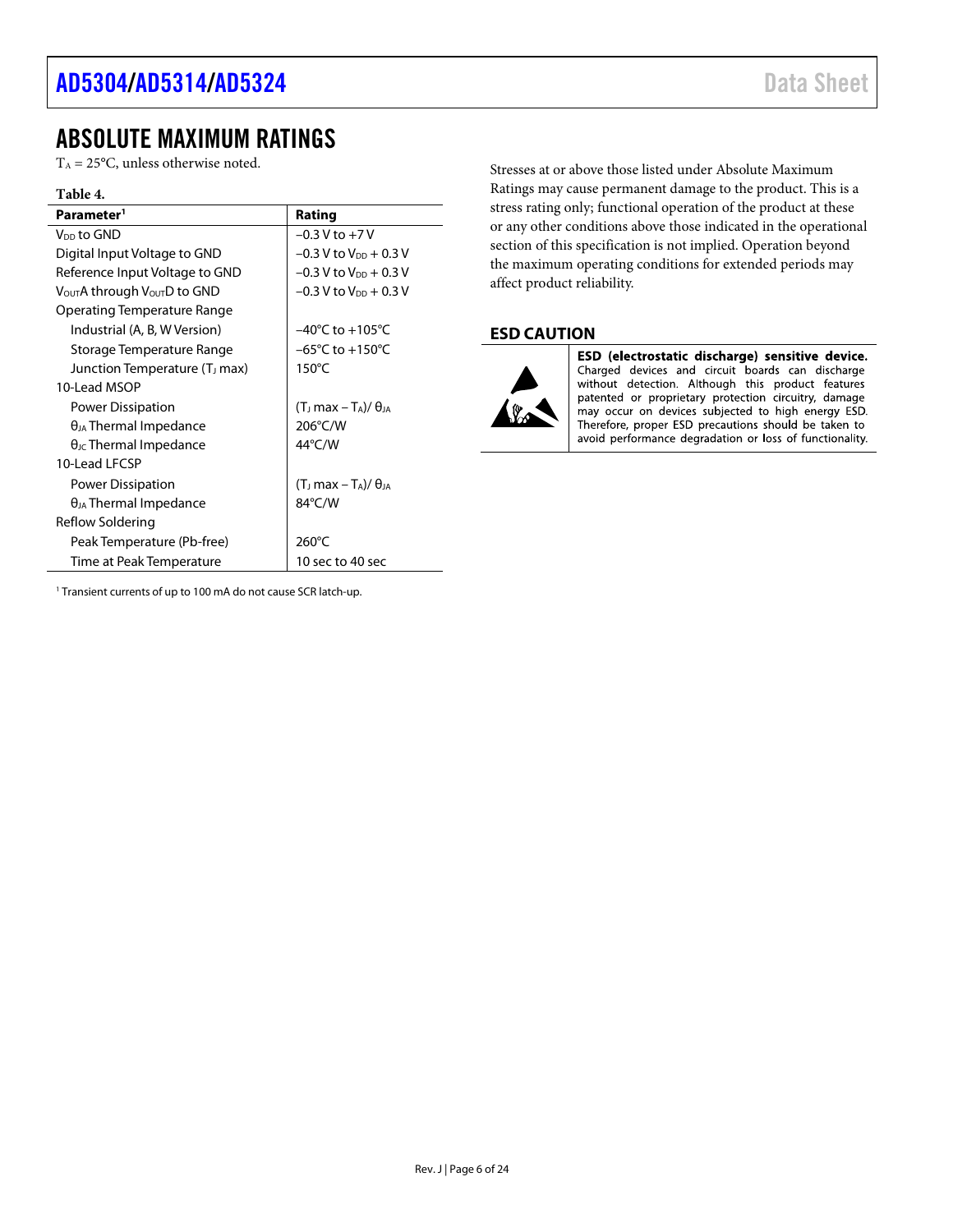00929-004

DRP8280

### <span id="page-6-0"></span>PIN CONFIGURATIONS AND FUNCTION DESCRIPTIONS



Figure 3. 10-Lead MSOP Pin Configuration

#### **Table 5. Pin Function Descriptions**

| V <sub>DD</sub> 1<br>V <sub>OUT</sub> A 2                                                                                                                                                                           | AD5304/<br>AD5314/                        | 10 SYNC<br><b>SCLK</b><br>9 |  |  |  |  |  |  |
|---------------------------------------------------------------------------------------------------------------------------------------------------------------------------------------------------------------------|-------------------------------------------|-----------------------------|--|--|--|--|--|--|
| V <sub>OUT</sub> B 3<br>V <sub>OUT</sub> C 4                                                                                                                                                                        | C<br>AD5324                               | <b>DIN</b><br>8             |  |  |  |  |  |  |
|                                                                                                                                                                                                                     | <b>TOP VIEW</b>                           | <b>GND</b><br>7             |  |  |  |  |  |  |
| REFIN <sub>5</sub>                                                                                                                                                                                                  | (Not to Scale)                            | 6<br>V <sub>OUT</sub> D     |  |  |  |  |  |  |
| <b>NOTES</b><br>1. THE EXPOSED PAD IS THE GROUND REFERENCE POINT<br>FOR ALL CIRCUITRY ON THE PART. IT CAN BE<br><b>CONNECTED TO 0V OR LEFT UNCONNECTED PROVIDED</b><br>THERE IS A CONNECTION TO 0V VIA THE GND PIN. |                                           |                             |  |  |  |  |  |  |
|                                                                                                                                                                                                                     | Figure 4. 10-Lead LFCSP Pin Configuration |                             |  |  |  |  |  |  |

**Pin No.** | Mnemonic | Description  $1 \qquad |V_{DD} \qquad |P_{ON}$  Power Supply Input. These parts can be operated from 2.5 V to 5.5 V and the supply can be decoupled to GND. 2 V<sub>OUT</sub>A Buffered Analog Output Voltage from DAC A. The output amplifier has rail-to-rail operation. **3** V<sub>OUT</sub>B Buffered Analog Output Voltage from DAC B. The output amplifier has rail-to-rail operation.  $|V_{\text{OUT}}C|$  Buffered Analog Output Voltage from DAC C. The output amplifier has rail-to-rail operation. 5 REFIN Reference Input Pin for All Four DACs. It has an input range from 0.25 V to V<sub>DD</sub>.  $\begin{array}{c|c} 6 & \text{|} \text{V}_{\text{OUT}}\text{D} & \text{Buffered Analog Output Voltage from DAC D.} \end{array}$  Equation. 7 GND Ground Reference Point for All Circuitry on the Part. 8 DIN Serial Data Input. This device has a 16-bit shift register. Data is clocked into the register on the falling edge of the serial clock input. The DIN input buffer is powered down after each write cycle. 9 SCLK Serial Clock Input. Data is clocked into the input shift register on the falling edge of the serial clock input. Data can be transferred at clock speeds up to 30 MHz. The SCLK input buffer is powered down after each write cycle. 10 | SYNC | Active Low Control Input. This is the frame synchronization signal for the input data. When SYNC goes low, it enables the input shift register and data is transferred in on the falling edges of the following 16 clocks. If SYNC is taken high before the 16<sup>th</sup> falling edge of SCLK, the rising edge of SYNC acts as an interrupt and the write sequence is ignored by the device. Exposed Paddle<sup>1</sup> Ground Reference Point for All Circuitry on the Part. Can be connected to 0 V or left unconnected provided there is a connection to 0 V via the GND pin.

<sup>1</sup> For the 10-Lead LFCSP only.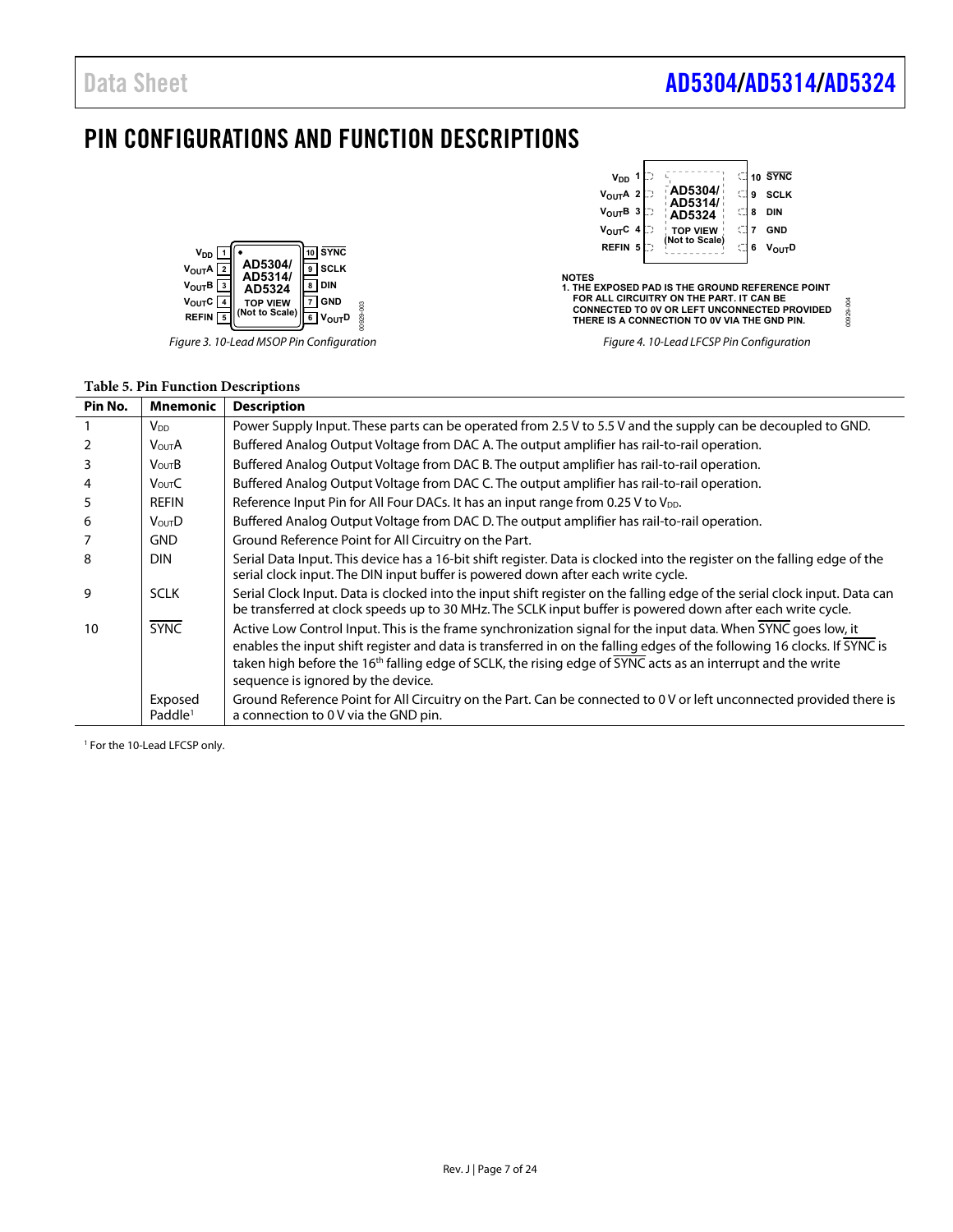## <span id="page-7-0"></span>TYPICAL PERFORMANCE CHARACTERISTICS

<span id="page-7-3"></span><span id="page-7-2"></span><span id="page-7-1"></span>

<span id="page-7-6"></span><span id="page-7-5"></span><span id="page-7-4"></span>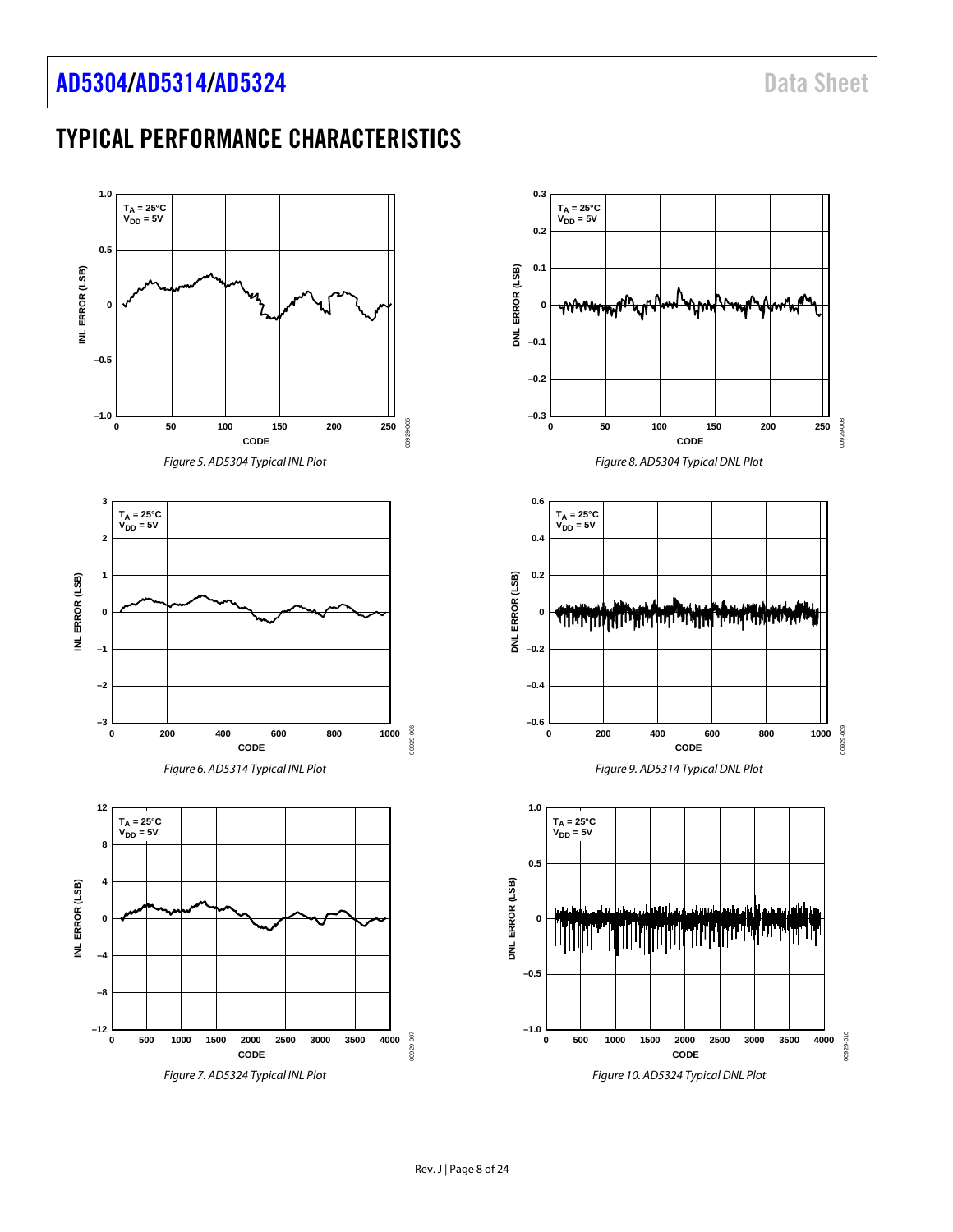







<span id="page-8-0"></span>*Figure 13. AD5304 Offset Error and Gain Error vs. Temperature*

<span id="page-8-1"></span>



<span id="page-8-2"></span>

*Figure 16. Supply Current vs. DAC Code*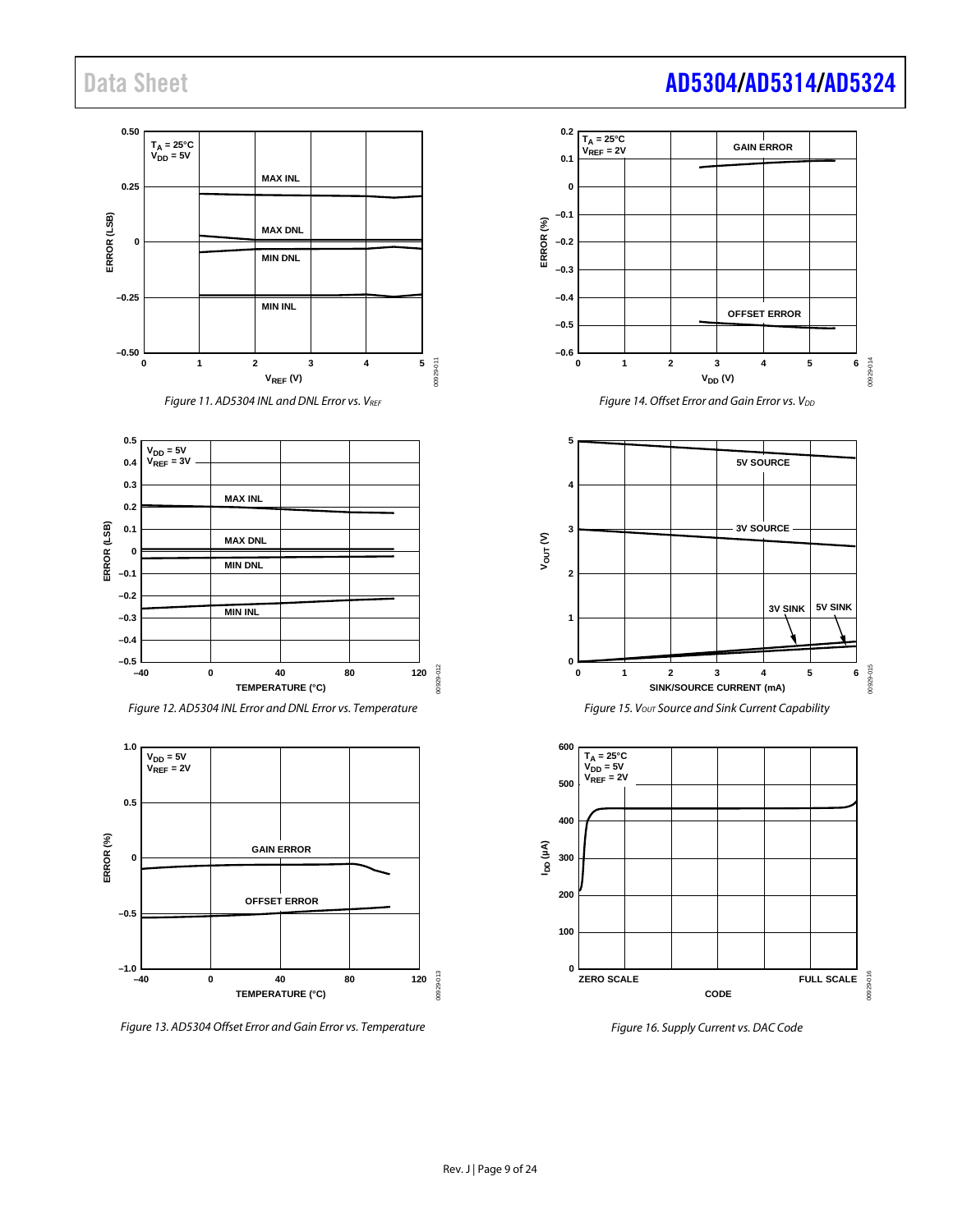### [AD5304](https://www.analog.com/AD5304?doc=AD5304-5314-5324.pdf)[/AD5314](https://www.analog.com/AD5314?doc=AD5304-5314-5324.pdf)[/AD5324](https://www.analog.com/AD5324?doc=AD5304-5314-5324.pdf) Data Sheet



Figure 17. Supply Current vs. Supply Voltage



Figure 18. Power-Down Current vs. Supply Voltage



Figure 19. Supply Current vs. Logic Input Voltage



Figure 20. Half-Scale Settling (¼ to ¾ Scale Code Change)







<span id="page-9-0"></span>Figure 22. Exiting Power-Down to Midscale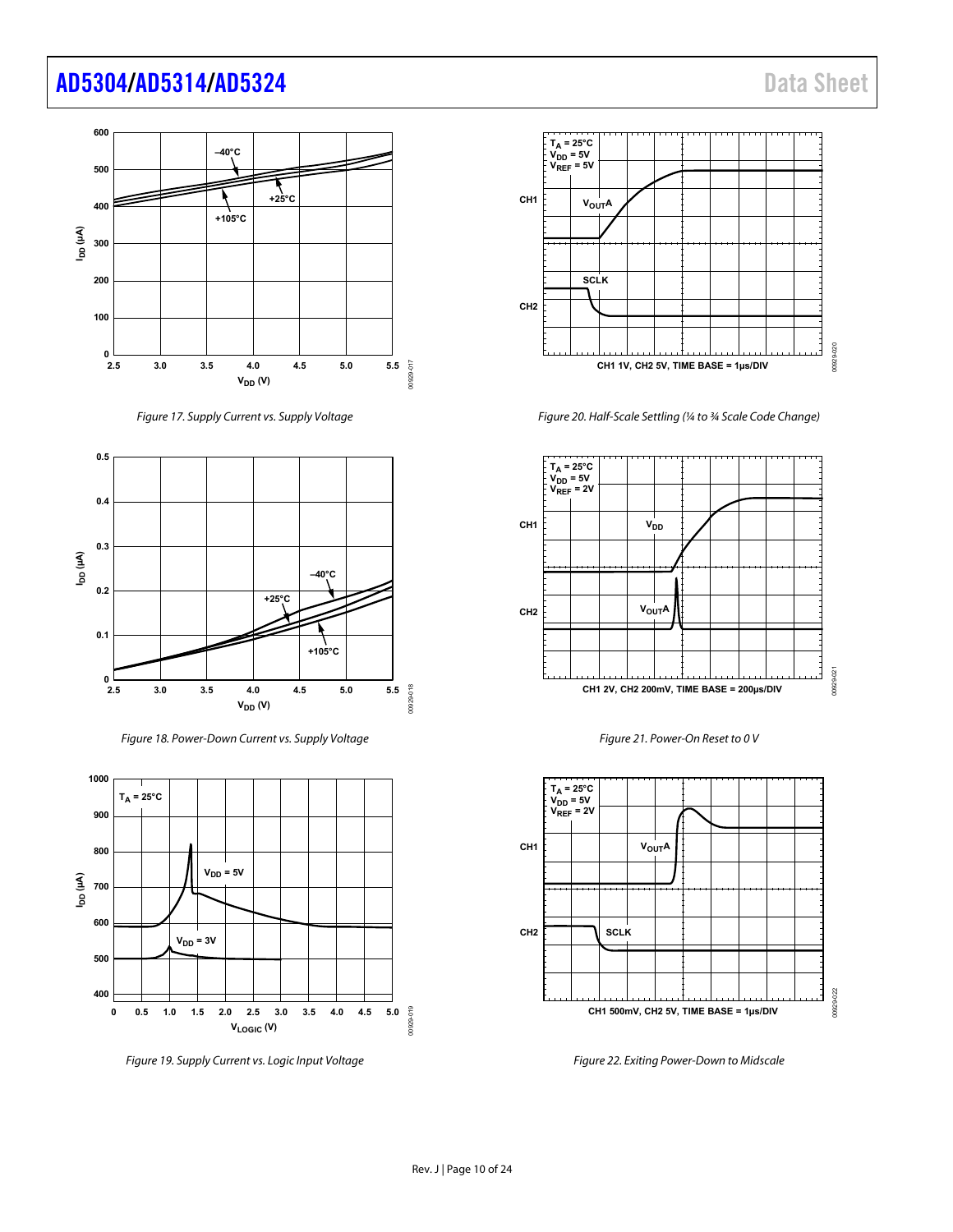

Figure 23. I<sub>DD</sub> Histogram with V<sub>DD</sub> = 3 V and V<sub>DD</sub> = 5 V



Figure 24. AD5324 Major-Code Transition Glitch Energy



Figure 25. Multiplying Bandwidth (Small-Signal Frequency Response)



Figure 26. Full-Scale Error vs. VREF



Figure 27. DAC-to-DAC Crosstalk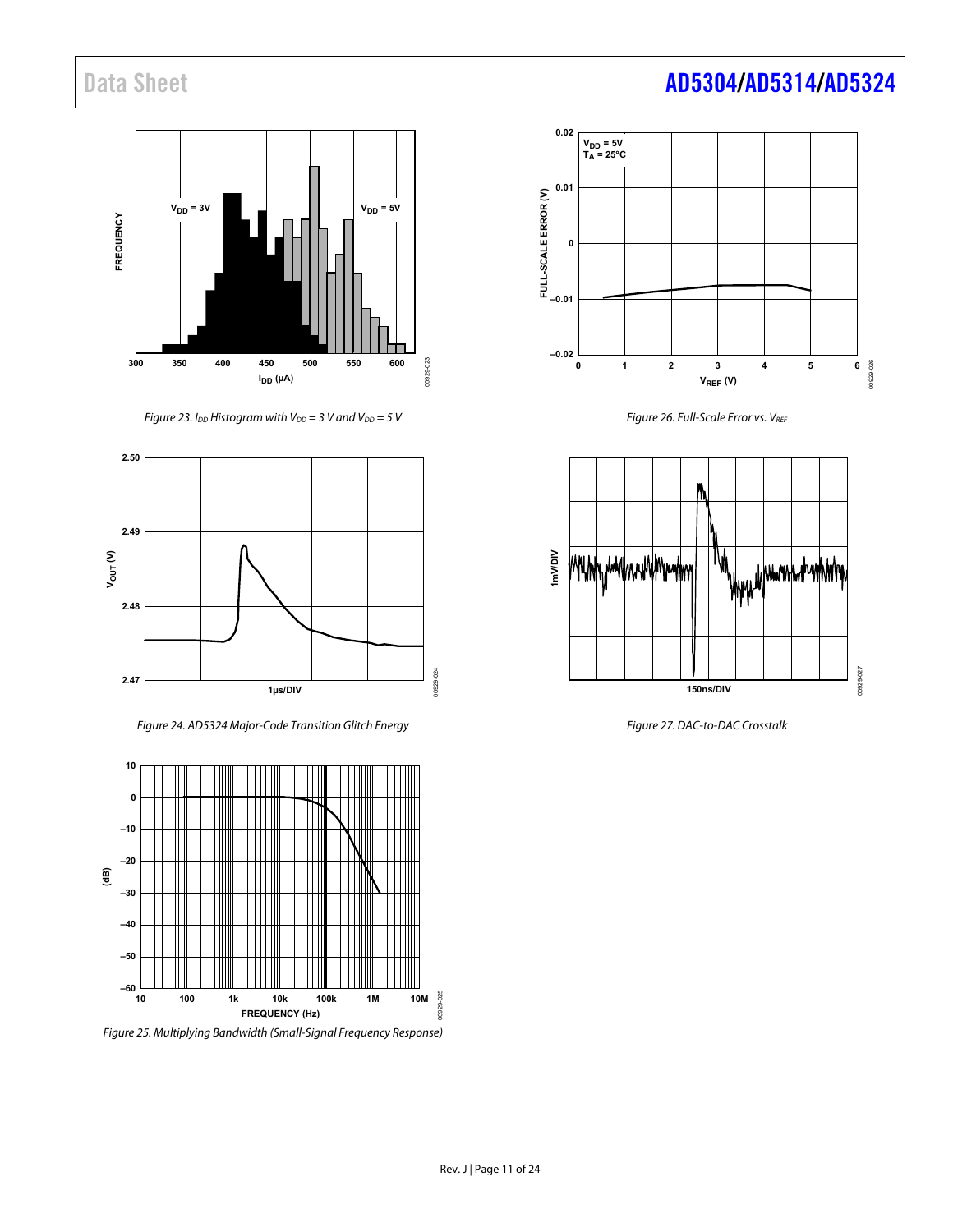### <span id="page-11-0"></span>**TERMINOLOGY**

#### **Relative Accuracy or Integral Nonlinearity (INL)**

For the DAC, relative accuracy or integral nonlinearity (INL) is a measure of the maximum deviation, in LSB, from a straight line passing through the endpoints of the DAC transfer function. Typical INL vs. code plots can be seen in [Figure 5,](#page-7-1) [Figure 6,](#page-7-2) an[d Figure 7.](#page-7-3)

#### **Differential Nonlinearity**

Differential nonlinearity (DNL) is the difference between the measured change and the ideal 1 LSB change between any two adjacent codes. A specified differential nonlinearity of ±1 LSB maximum ensures monotonicity. This DAC is guaranteed monotonic by design. Typical DNL vs. code plots can be seen i[n Figure 8,](#page-7-4)  [Figure 9,](#page-7-5) and [Figure 10.](#page-7-6)

#### **Offset Error**

This is a measure of the offset error of the DAC and the output amplifier. It is expressed as a percentage of the full-scale range.

#### **Gain Error**

This is a measure of the span error of the DAC. It is the deviation in slope of the actual DAC transfer characteristic from the ideal expressed as a percentage of the full-scale range.

#### **Offset Error Drift**

This is a measure of the change in offset error with changes in temperature. It is expressed in (ppm of full-scale range)/°C.

#### **Gain Error Drift**

This is a measure of the change in gain error with changes in temperature. It is expressed in (ppm of full-scale range)/°C.

#### **Power Supply Rejection Ratio (PSRR)**

This indicates how the output of the DAC is affected by changes in the supply voltage. PSRR is the ratio of the change in  $V_{\text{OUT}}$  to a change in V<sub>DD</sub> for full-scale output of the DAC. It is measured in decibels.  $V_{REF}$  is held at 2 V and  $V_{DD}$  is varied  $\pm 10\%$ .

#### **DC Crosstalk**

This is the dc change in the output level of one DAC at midscale in response to a full-scale code change (all 0s to all 1s and vice versa) and output change of another DAC. It is expressed in microvolts.

#### **Reference Feedthrough**

This is the ratio of the amplitude of the signal at the DAC output to the reference input when the DAC output is not being updated. It is expressed in decibels.

#### **Major-Code Transition Glitch Energy**

Major-code transition glitch energy is the energy of the impulse injected into the analog output when the code in the DAC register changes state. It is normally specified as the area of the glitch in nV-s and is measured when the digital code is changed by 1 LSB at the major carry transition (011 . . . 11 to 100 . . . 00 or 100 . . . 00 to  $011...11$ ).

#### **Digital Feedthrough**

Digital feedthrough is a measure of the impulse injected into the analog output of the DAC from the digital input pins of the device when the DAC output is not being written to (SYNC held high). It is specified in nV-s and is measured with a worstcase change on the digital input pins (for example, from all 0s to all 1s or vice versa.)

#### **Digital Crosstalk**

This is the glitch impulse transferred to the output of one DAC at midscale in response to a full-scale code change (all 0s to all 1s and vice versa) in the input register of another DAC. It is expressed in nV-s.

#### **DAC-to-DAC Crosstalk**

This is the glitch impulse transferred to the output of one DAC due to a digital code change and subsequent output change of another DAC. This includes both digital and analog crosstalk. It is measured by loading one of the DACs with a full-scale code change (all 0s to all 1s and vice versa) with the LDAC bit set low and monitoring the output of another DAC. The energy of the glitch is expressed in nV-s.

#### **Multiplying Bandwidth**

The amplifiers within the DAC have a finite bandwidth. The multiplying bandwidth is a measure of this. A sine wave on the reference (with full-scale code loaded to the DAC) appears on the output. The multiplying bandwidth is the frequency at which the output amplitude falls to 3 dB below the input.

#### **Total Harmonic Distortion (THD)**

This is the difference between an ideal sine wave and its attenuated version using the DAC. The sine wave is used as the reference for the DAC and the THD is a measure of the harmonics present on the DAC output. It is measured in decibels.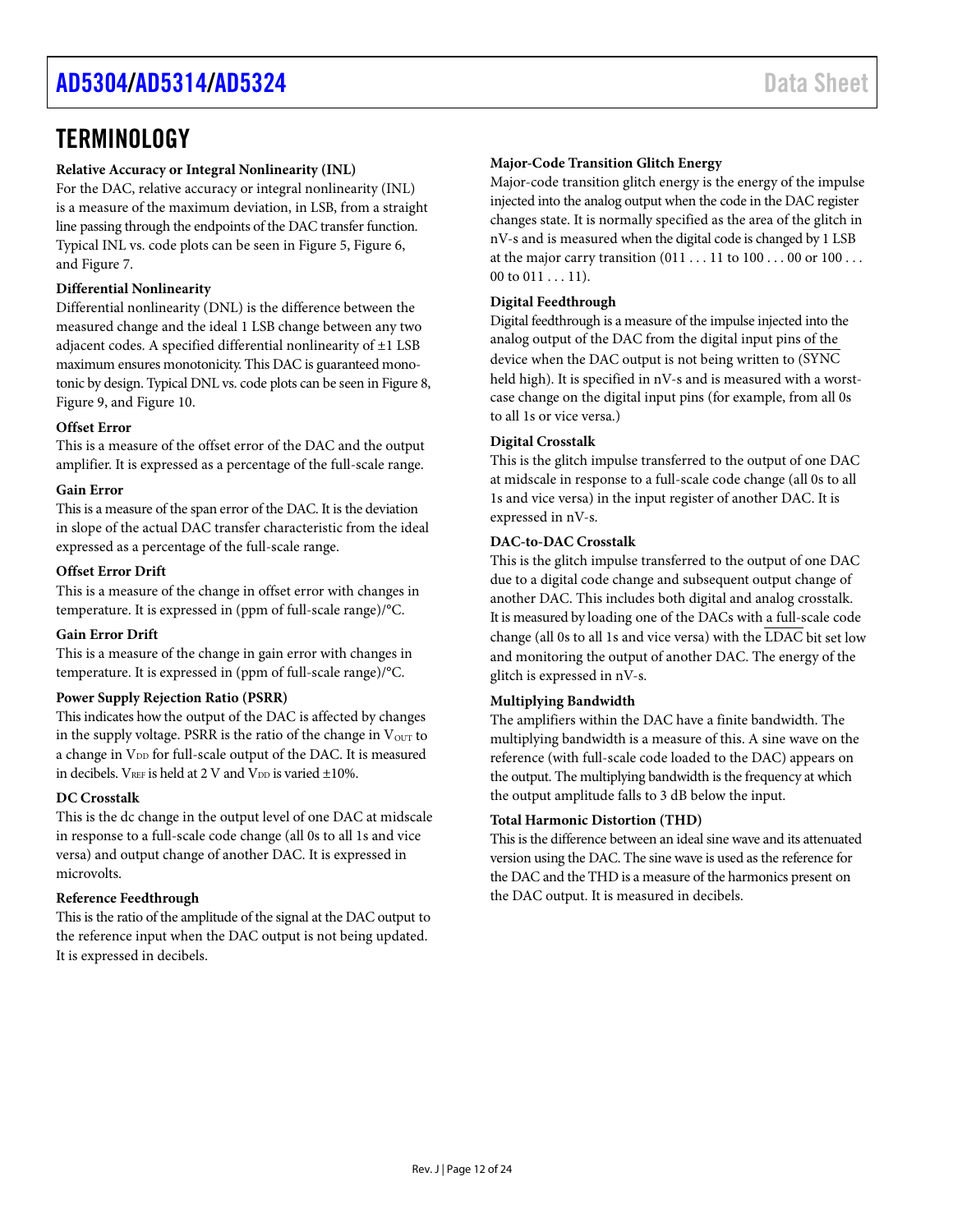

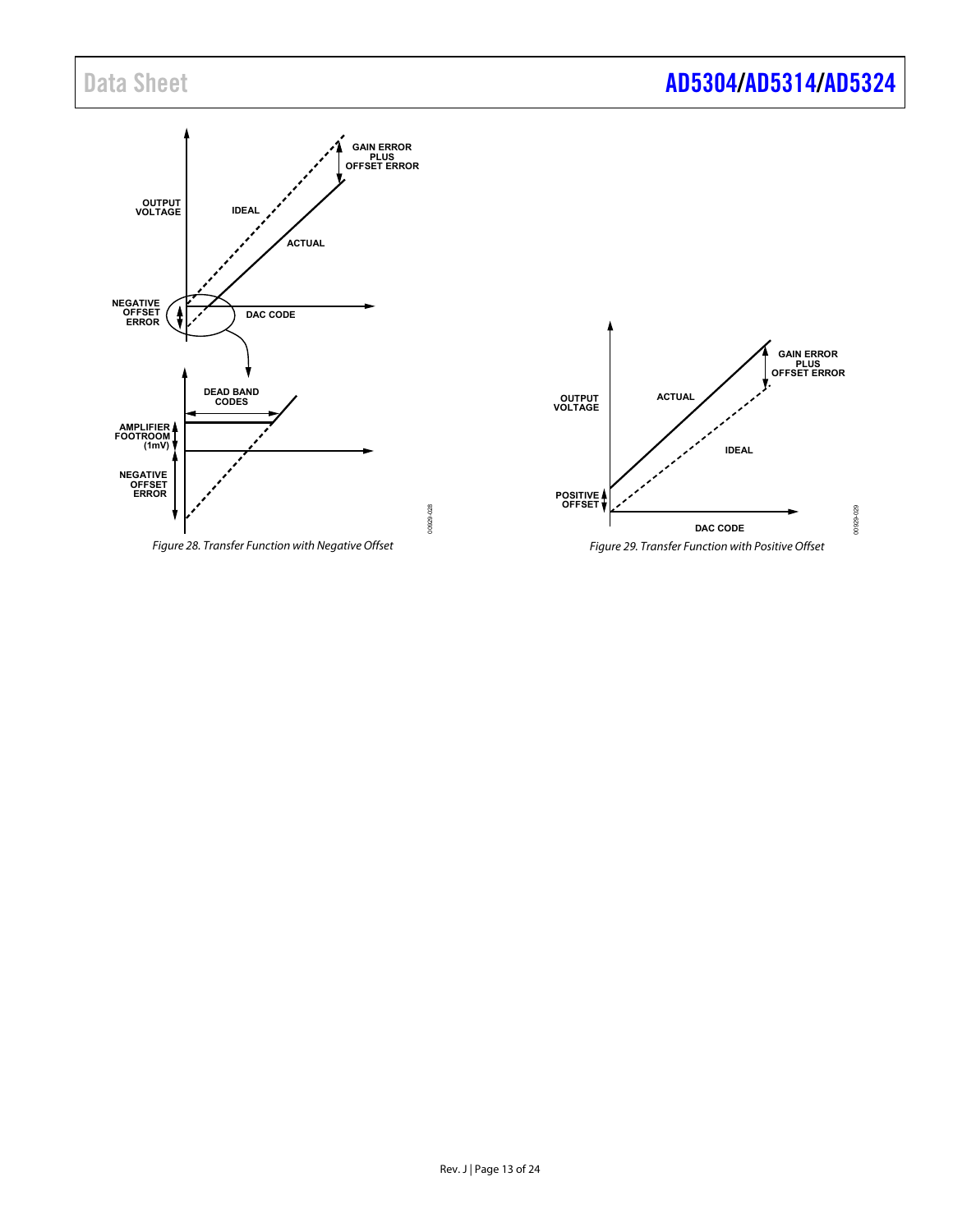### **[AD5304](https://www.analog.com/AD5304?doc=AD5304-5314-5324.pdf)[/AD5314](https://www.analog.com/AD5314?doc=AD5304-5314-5324.pdf)[/AD5324](https://www.analog.com/AD5324?doc=AD5304-5314-5324.pdf)** Data Sheet

### <span id="page-13-0"></span>THEORY OF OPERATION **FUNCTIONAL DESCRIPTION**

<span id="page-13-1"></span>The AD5304/AD5314/AD5324 are quad, resistor-string DACs fabricated on a CMOS process with resolutions of 8, 10, and 12 bits, respectively. Each contains four output buffer amplifiers and is written to via a 3-wire serial interface. They operate from single supplies of 2.5 V to 5.5 V, and the output buffer amplifiers provide rail-to-rail output swing with a slew rate of 0.7 V/μs. The four DACs share a single reference input pin. The devices have programmable power-down modes, in which all DACs can be turned off completely with a high impedance output.

#### **Digital-to-Analog**

The architecture of one DAC channel consists of a resistor-string DAC followed by an output buffer amplifier. The voltage at the REFIN pin provides the reference voltage for the DAC[. Figure 30](#page-13-4)  shows a block diagram of the DAC architecture. Since the input coding to the DAC is straight binary, the ideal output voltage is given by

$$
V_{OUT} = \frac{V_{REF} \times D}{2^N}
$$

where

 $D =$  decimal equivalent of the binary code that is loaded to the DAC register:

```
0–255 for AD5304 (8 bits) 
0–1023 for AD5314 (10 bits) 
0–4095 for AD5324 (12 bits)
```
*N* = DAC resolution.



Figure 30. DAC Channel Architecture

#### <span id="page-13-4"></span>**Resistor String**

The resistor string section is shown in [Figure 31.](#page-13-5) It is simply a string of resistors, each of value R. The digital code loaded to the DAC register determines at which node on the string the voltage is tapped off to be fed into the output amplifier. The voltage is tapped off by closing one of the switches connecting the string to the amplifier. Because it is a string of resistors, it is guaranteed monotonic.



#### <span id="page-13-5"></span>**DAC Reference Inputs**

There is a single reference input pin for the four DACs. The reference input is not buffered. The user can have a reference voltage as low as 0.25 V or as high as VDD because there is no restriction due to the headroom or footroom requirements of any reference amplifier. It is recommended to use a buffered reference in the external circuit (for example, REF192). The input impedance is typically 45 kΩ.

#### **Output Amplifier**

The output buffer amplifier is capable of generating rail-to-rail voltages on its output, giving an output range of  $0 \, \text{V}$  to  $\text{V}_{\text{DD}}$  when the reference is V<sub>DD</sub>. It is capable of driving a load of 2 kΩ to GND or  $V_{DD}$ , in parallel with 500 pF to GND or  $V_{DD}$ . The source and sink capabilities of the output amplifier can be seen in the plot in [Figure 15.](#page-8-2) 

The slew rate is 0.7 V/μs with a half-scale settling time to  $\pm 0.5$  LSB (at eight bits) of 6 μs.

### <span id="page-13-2"></span>**POWER-ON RESET**

The AD5304/AD5314/AD5324 are provided with a power-on reset function, so that they power up in a defined state. The power-on state uses normal operation and an output voltage set to 0 V.

Both input and DAC registers are filled with zeros and remain so until a valid write sequence is made to the device. This is particularly useful in applications where it is important to know the state of the DAC outputs while the device is powering up.

#### <span id="page-13-3"></span>**SERIAL INTERFACE**

The AD5304/AD5314/AD5324 are controlled over a versatile, 3-wire serial interface that operates at clock rates up to 30 MHz and are compatible with SPI, QSPI, MICROWIRE, and DSP interface standards.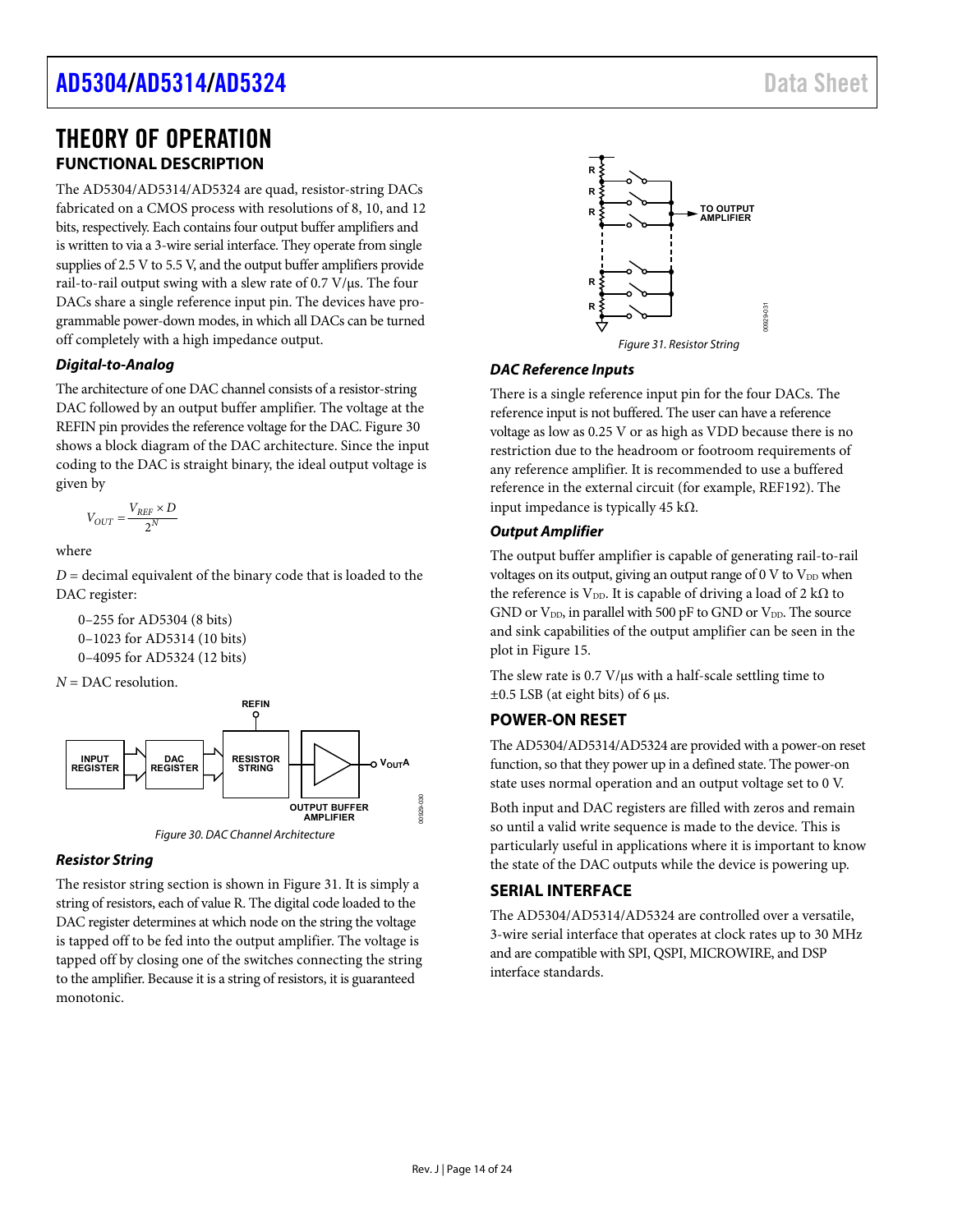

#### **Input Shift Register**

The input shift register is 16 bits wide. Data is loaded into the device as a 16-bit word under the control of a serial clock input, SCLK. Se[e Figure 2 f](#page-4-1)or the timing diagram of this operation. The 16-bit word consists of four control bits followed by 8, 10, or 12 bits of DAC data, depending on the device type. Data is loaded MSB first (Bit 15) and the first two bits determine whether the data is for DAC A, DAC B, DAC C, or DAC D. Bit 13 and Bit 12 control the operating mode of the DAC. Bit 13 is  $\overline{PD}$ , and determines whether the part is in normal or power-down mode. Bit 12 is LDAC, and controls when DAC registers and outputs are updated.

#### **Table 6. Address Bits**

| A1 | A0 | <b>DAC Addressed</b> |  |  |  |
|----|----|----------------------|--|--|--|
|    |    | DAC A                |  |  |  |
|    |    | DAC <sub>B</sub>     |  |  |  |
|    | 0  | DAC C                |  |  |  |
|    |    | DAC <sub>D</sub>     |  |  |  |
|    |    |                      |  |  |  |

#### **Address and Control Bits**

- PD 0: All four DACs go into power-down mode, consuming only 200 nA at 5 V. The DAC outputs enter a high impedance state.
	- 1: Normal operation.
- LDAC 0: All four DAC registers and, therefore, all DAC outputs updated simultaneously on completion of the write sequence.

1: Only addressed input register is updated. There is no change in the content of the DAC registers.

It is not recommended to set the  $\overline{PD}$  and  $\overline{LDAC}$  control bits simultaneously. Depending on the SPI transmission rate, this causes the data transferred to be loaded into the DAC register if the LDAC control bit was previously set.

The AD5324 uses all 12 bits of DAC data; the AD5314 uses 10 bits and ignores the 2 LSB Bits. The AD5304 uses eight bits and ignores the last four bits. The data format is straight binary, with all 0s corresponding to 0 V output and all 1s corresponding to full-scale output ( $V_{REF}$  – 1 LSB).

The SYNC input is a level-triggered input that acts as a frame synchronization signal and chip enable. Data can be transferred into the device only while SYNC is low. To start the serial data transfer, take SYNC low, observing the minimum SYNC to SCLK falling edge setup time,  $t_4$ . After  $\overline{\text{SYNC}}$  goes low, serial data shifts into the device's input shift register on the falling edges of SCLK for 16 clock pulses. Any data and clock pulses after the  $16<sup>th</sup>$  falling edge of SCLK are ignored because the SCLK and DIN input buffers are powered down. No further serial data transfer occurs until SYNC is taken high and low again.

 $\overline{\text{SYNC}}$  can be taken high after the falling edge of the  $16^{\text{th}}$  SCLK pulse, observing the minimum SCLK falling edge to SYNC rising edge time, t7.

After the end of the serial data transfer, data automatically transfers from the input shift register to the input register of the selected DAC. If SYNC is taken high before the 16<sup>th</sup> falling edge of SCLK, the data transfer is aborted and the DAC input registers are not updated.

When data has been transferred into three of the DAC input registers, all DAC registers and all DAC outputs are simultaneously updated by setting LDAC low when writing to the remaining DAC input register.

#### **Low Power Serial Interface**

To reduce the power consumption of the device even further, the interface fully powers up only when the device is being written to, that is, on the falling edge of SYNC. As soon as the 16-bit control word has been written to the part, the SCLK and DIN input buffers are powered down. They power up again only following a falling edge of SYNC.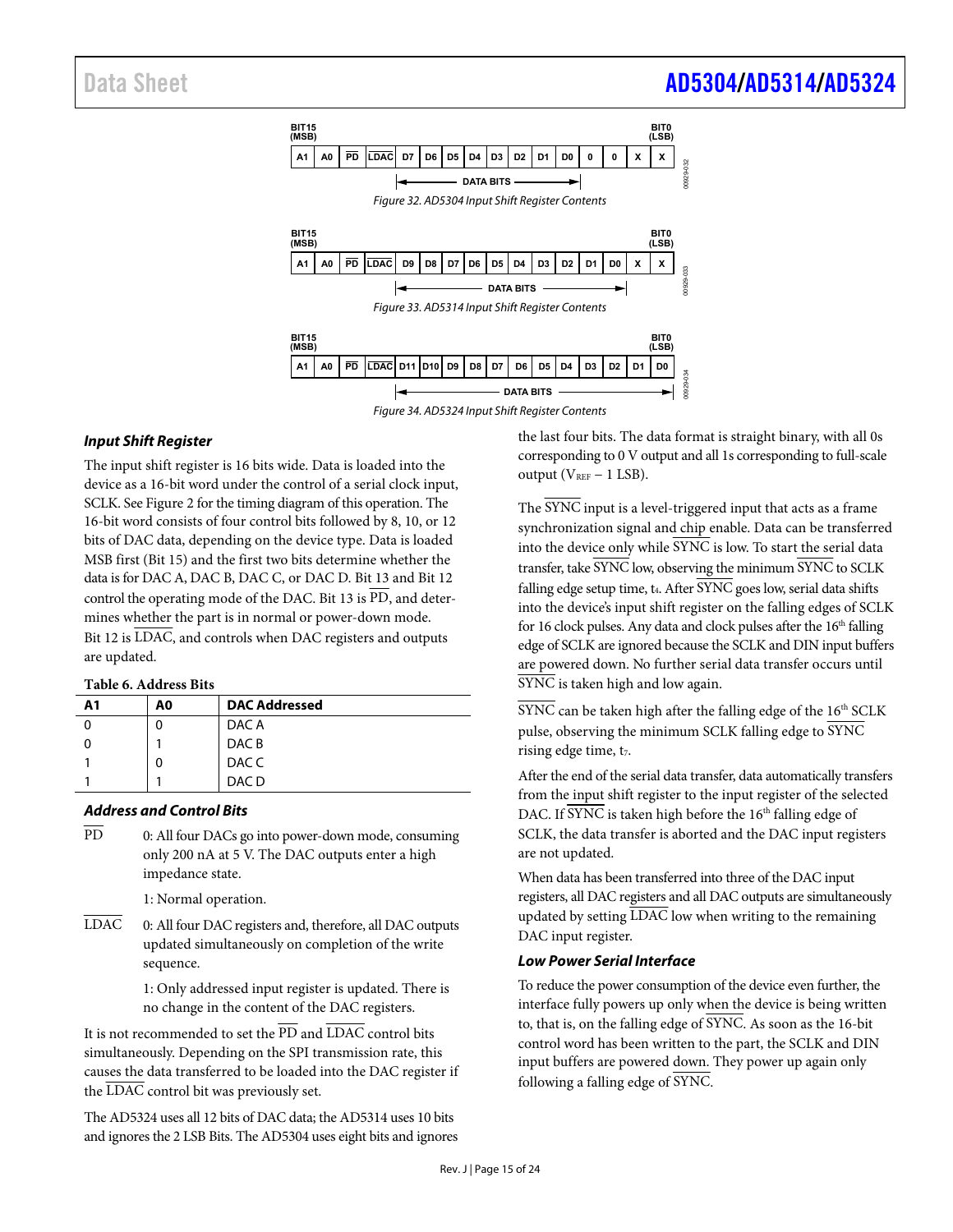### **[AD5304](https://www.analog.com/AD5304?doc=AD5304-5314-5324.pdf)[/AD5314](https://www.analog.com/AD5314?doc=AD5304-5314-5324.pdf)[/AD5324](https://www.analog.com/AD5324?doc=AD5304-5314-5324.pdf)** Data Sheet

#### **Double-Buffered Interface**

The AD5304/AD5314/AD5324 DACs have double-buffered interfaces consisting of two banks of registers—input registers and DAC registers. The input register is directly connected to the input shift register and the digital code is transferred to the relevant input register on completion of a valid write sequence. The DAC register contains the digital code used by the resistor string.

Access to the DAC register is controlled by the LDAC bit. When the LDAC bit is set high, the DAC register is latched and hence the input register can change state without affecting the contents of the DAC register. However, when the LDAC bit is set low, all DAC registers are updated after a complete write sequence.

This is useful if the user requires simultaneous updating of all DAC outputs. The user can write to three of the input registers individually and then, by setting the  $\overline{\text{LDAC}}$  bit low when writing to the remaining DAC input register, all outputs update simultaneously.

These parts contain an extra feature whereby the DAC register is not updated unless its input register has been updated since the last time that LDAC was brought low. Normally, when LDAC is brought low, the DAC registers are filled with the contents of the input registers. In the case of the AD5304/AD5314/AD5324, the part updates the DAC register only if the input register has been changed since the last time the DAC register was updated, thereby removing unnecessary digital crosstalk.

### <span id="page-15-0"></span>**POWER-DOWN MODE**

The AD5304/AD5314/AD5324 have low power consumption, dissipating only 1.5 mW with a 3 V supply and 3 mW with a 5 V supply. Power consumption can be further reduced when the DACs are not in use by putting them into power-down mode, selected by a 0 on Bit 13 ( $\overline{PD}$ ) of the control word.

When the  $\overline{\text{PD}}$  bit is set to 1, all DACs work normally with a typical power consumption of 600 μA at 5 V (500 μA at 3 V). However, in power-down mode, the supply current falls to 200 nA at 5 V (80 nA at 3 V) when all DACs are powered down. Not only does the supply current drop, but also the output stage is internally switched from the output of the amplifier, making it open-circuit. This has the advantage that the output is three-stated while the part is in power-down mode, and provides a defined input condition for whatever is connected to the output of the DAC amplifier. The output stage is illustrated i[n Figure 35.](#page-15-2) 

The bias generator, the output amplifier, the resistor string, and all other associated linear circuitry are shut down when the powerdown mode is activated. However, the contents of the registers are unaffected when in power-down. The time to exit power-down is typically 2.5 μs for  $V_{DD} = 5$  V and 5 μs when  $V_{DD} = 3$  V. This is the time from the falling edge of the  $16<sup>th</sup>$  SCLK pulse to when the output voltage deviates from its power down voltage. See [Figure 22 f](#page-9-0)or a plot.



Figure 35. Output Stage during Power-Down

### <span id="page-15-2"></span><span id="page-15-1"></span>**MICROPROCESSOR INTERFACING AD5304/AD5314/AD5324 to ADSP-21xx**

[Figure 36 s](#page-15-3)hows a serial interface between the AD5304/AD5314/ AD5324 and the ADSP-21xx family. The ADSP-21xx is set up to operate in the SPORT transmit alternate framing mode. The ADSP-21xx sport is programmed through the SPORT control register and must be configured as follows: internal clock operation, active-low framing, and 16-bit word length. Transmission is initiated by writing a word to the Tx register after the SPORT has been enabled. The data is clocked out on each rising edge of the DSP's serial clock and clocked into the AD5304/AD5314/ AD5324 on the falling edge of the DAC's SCLK.

<span id="page-15-3"></span>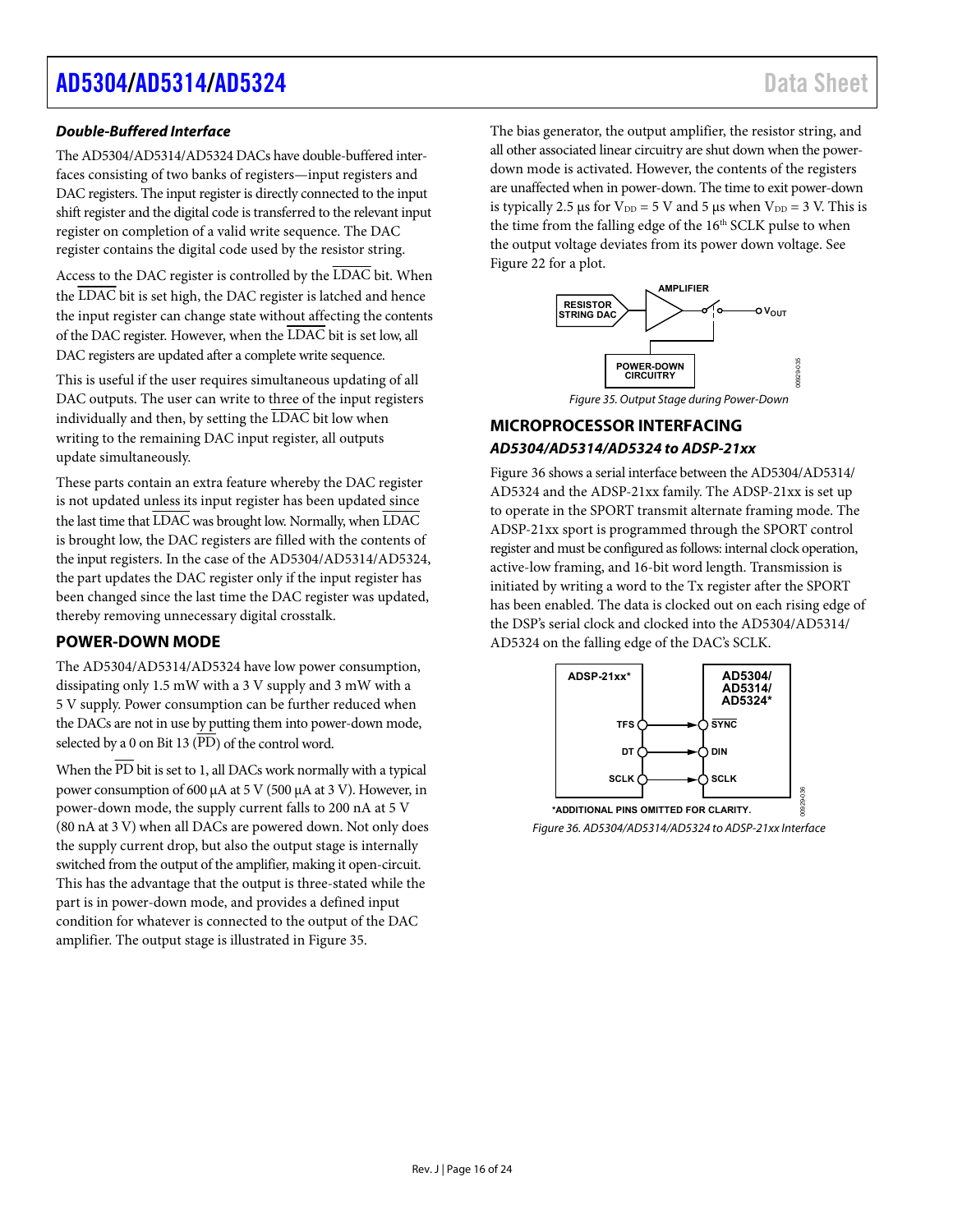#### **AD5304/AD5314/AD5324 to 68HC11/68L11 Interface**

[Figure 37 s](#page-16-0)hows a serial interface between the AD5304/AD5314/ AD5324 and the 68HC11/68L11 microcontroller. SCK of the 68HC11/68L11 drives the SCLK of the AD5304/AD5314/AD5324, while the MOSI output drives the serial data line (DIN) of the DAC. The SYNC signal is derived from a port line (PC7). The setup conditions for the correct operation of this interface are as follows: the 68HC11/68L11 is configured so that its CPOL bit is a 0 and its CPHA bit is a 1. When data is being transmitted to the DAC, the SYNC line is taken low (PC7). When the 68HC11/ 68L11 is configured as above, data appearing on the MOSI output is valid on the falling edge of SCK. Serial data from the 68HC11/ 68L11 is transmitted in 8-bit bytes with only eight falling clock edges occurring in the transmit cycle. Data is transmitted MSB first. To load data to the AD5304/ AD5314/AD5324, PC7 is left low after the first eight bits are transferred, a second serial write operation is performed to the DAC, and PC7 is taken high at the end of this procedure.



#### Figure 37. AD5304/AD5314/AD5324 to 68HC11/68L11 Interface

#### <span id="page-16-0"></span>**AD5304/AD5314/AD5324 to 80C51/80L51 Interface**

[Figure 38 s](#page-16-1)hows a serial interface between the AD5304/AD5314/ AD5324 and the 80C51/80L51 microcontroller. The setup for the interface is as follows: TxD of the 80C51/80L51 drives SCLK of the AD5304/AD5314/AD5324, while RxD drives the serial data line of the part. The  $\overline{\text{SYNC}}$  signal is again derived from a bit-programmable pin on the port. In this case, port line P3.3 is used. When data is to be transmitted to the AD5304/AD5314/ AD5324, P3.3 is taken low. The 80C51/80L51 transmits data

only in 8-bit bytes; thus only eight falling clock edges occur in the transmit cycle. To load data to the DAC, P3.3 is left low after the first eight bits are transmitted, and a second write cycle is initiated to transmit the second byte of data. P3.3 is taken high following the completion of this cycle. The 80C51/80L51 outputs the serial data in a format that has the LSB first. The AD5304/ AD5314/AD5324 requires its data with the MSB as the first bit received. The 80C51/80L51 transmit routine takes this into account.



#### <span id="page-16-1"></span>**AD5304/AD5314/AD5324 to MICROWIRE Interface**

[Figure 39 s](#page-16-2)hows an interface between the AD5304/AD5314/ AD5324 and any MICROWIRE-compatible device. Serial data is shifted out on the falling edge of the serial clock, SK, and is clocked into the AD5304/AD5314/AD5324 on the rising edge of SK, which corresponds to the falling edge of the DAC's SCLK.



<span id="page-16-2"></span>Figure 39. AD5304/AD5314/AD5324 to MICROWIRE Interface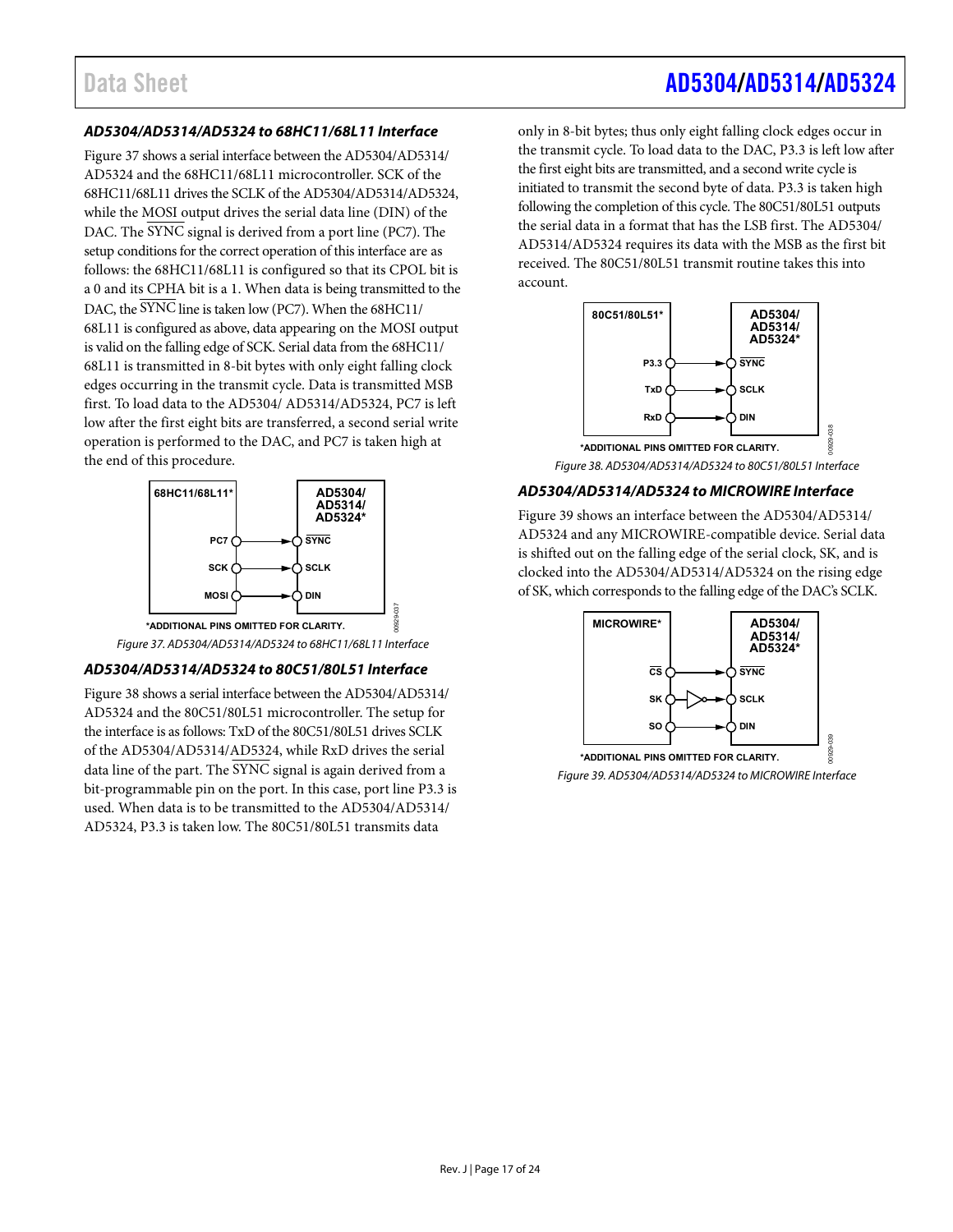### <span id="page-17-1"></span><span id="page-17-0"></span>APPLICATIONS INFORMATION **TYPICAL APPLICATION CIRCUIT**

The AD5304/AD5314/AD5324 can be used with a wide range of reference voltages where the devices offer full, one-quadrant multiplying capability over a reference range of 0 V to  $V_{DD}$ . More typically, these devices are used with a fixed, precision reference voltage. Suitable references for 5 V operation are the AD780 and REF192 (2.5 V references). For 2.5 V operation, a suitable external reference would be the AD589, a 1.23 V band gap reference[. Figure 40 s](#page-17-2)hows a typical setup for the AD5304/ AD5314/AD5324 when using an external reference.



Figure 40. AD5304/AD5314/AD5324 Using External Reference

<span id="page-17-2"></span>If an output range of 0 V to  $V_{DD}$  is required, the simplest solution is to connect the reference input to  $V_{DD}$ . As this supply is not very accurate and can be noisy, the AD5304/AD5314/AD5324 can be powered from the reference voltage; for example, using a 5 V reference such as the REF195. The REF195 can output a steady supply voltage for the AD5304/AD5314/AD5324. The current required from the REF195 is 600 μA supply current and approximately 112 μA into the reference input. This is with no load on the DAC outputs. When the DAC outputs are loaded, the REF195 also needs to supply the current to the loads. The total current required (with a 10 kΩ load on each output) is

 $712 \mu A + 4 (5 V/10 k\Omega) = 2.70 mA$ 

The load regulation of the REF195 is typically 2 ppm/mA, resulting in an error of 5.4 ppm ( $27 \mu$ V) for the 2.7 mA current drawn from it. This corresponds to a 0.0014 LSB error at eight bits and 0.022 LSB error at 12 bits.

#### **Bipolar Operation Using the AD5304/AD5314/AD5324**

The AD5304/AD5314/AD5324 have been designed for single supply operation, but a bipolar output range is also possible using the circuit i[n Figure 41.](#page-17-3) This circuit gives an output voltage range of ±5 V. Rail-to-rail operation at the amplifier output is achievable using an AD820 or an OP295 as the output amplifier.



Figure 41. Bipolar Operation with the AD5304

<span id="page-17-3"></span>The output voltage for any input code can be calculated as follows:

$$
V_{OUT} = \left[ \frac{(REFIN \times D/2^N) \times (RI + R2)}{RI} \right] - REFIN \times (R2/R1)
$$

where:

00929-040

*D* is the decimal equivalent of the code loaded to the DAC. *N* is the DAC resolution. *REFIN* is the reference voltage input:

*REFIN* = 5 V,  $R1 = R2 = 10$  kΩ  $V_{OUT} = (10 \times D/2^N) - 5$  V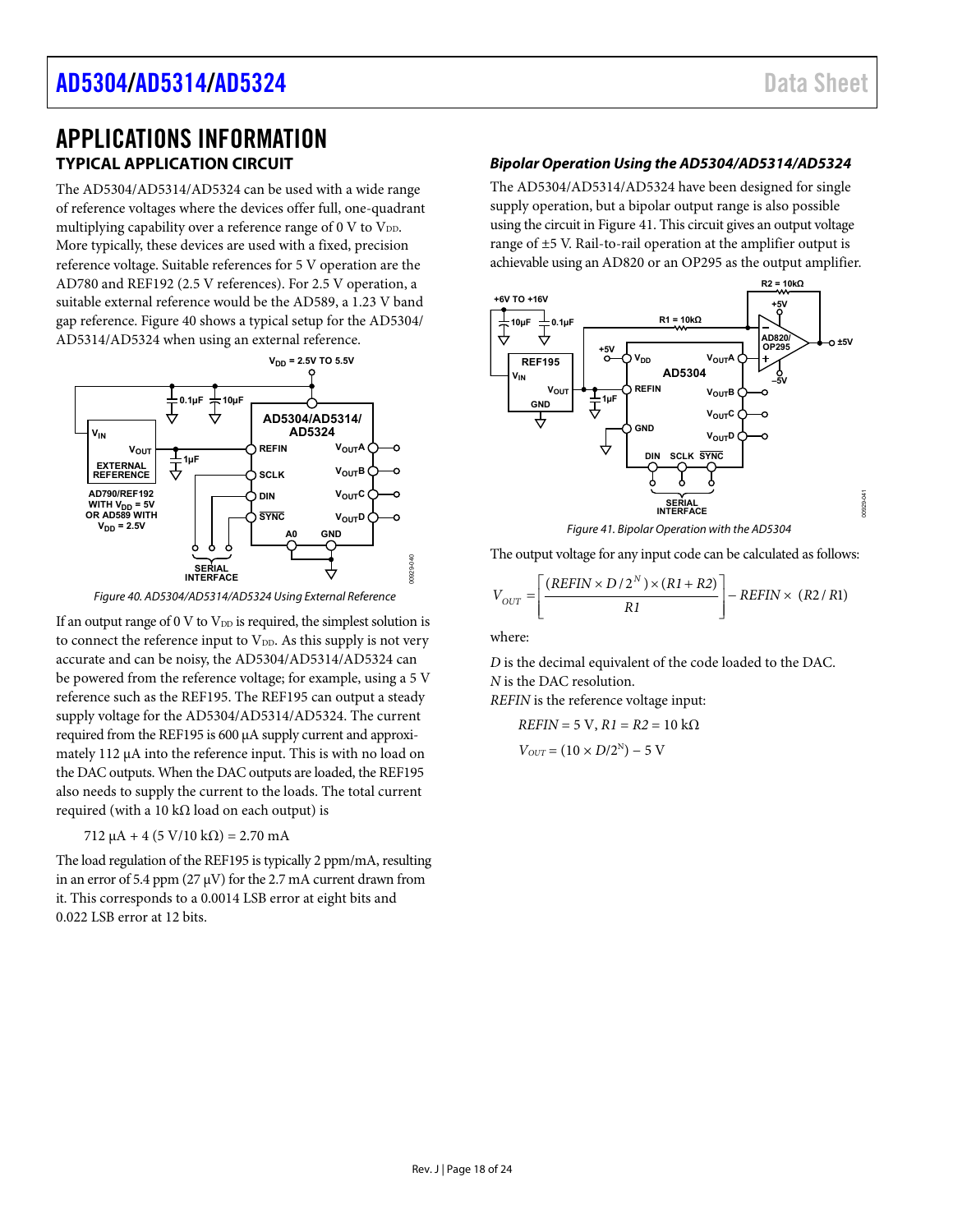#### **Opto-Isolated Interface for Process Control Applications**

The AD5304/AD5314/AD5324 have a versatile 3-wire serial inter-face, making them ideal for generating accurate voltages in process control and industrial applications. Due to noise, safety requirements, or distance, it might be necessary to isolate the AD5304/AD5314/AD5324 from the controller. This can easily be achieved by using opto-isolators, which provide isolation in excess of 3 kV. The actual data rate achieved is limited by the type of optocouplers chosen. The serial loading structure of the AD5304/AD5314/AD5324 makes them ideally suited for use in opto-isolated applications. [Figure 42 s](#page-18-1)hows an opto-isolated interface to the AD5304 where DIN, SCLK, and SYNC are driven from optocouplers. The power supply to the part also needs to be isolated. This is done by using a transformer. On the DAC side of the transformer, a 5 V regulator provides the 5 V supply required for the AD5304.





#### <span id="page-18-1"></span><span id="page-18-0"></span>**DECODING MULTIPLE AD5304/AD5314/AD5324S**

The SYNC pin on the AD5304/AD5314/AD5324 can be used in applications to decode a number of DACs. In this application, all the DACs in the system receive the same serial clock and serial data, but SYNC can only be active to one of the devices at any one time, allowing access to four channels in this 16-channel system. The 74HC139 is used as a 2-to-4-line decoder to address any of the DACs in the system. To prevent timing errors, the enable input must be brought to its inactive state while the coded address inputs are changing state. [Figure 43 s](#page-18-2)hows a diagram of a typical setup for decoding multiple AD5304 devices in a system.



Figure 43. Decoding Multiple AD5304 Devices in a System

#### <span id="page-18-2"></span>**AD5304/AD5314/AD5324 as a Digitally Programmable Window Detector**

A digitally programmable upper/lower limit detector using two DACs in the AD5304/AD5314/AD5324 is shown in [Figure 44.](#page-18-3)  The upper and lower limits for the test are loaded to DAC A and DAC B, which, in turn, set the limits on the CMP04. If the signal at the  $V_{IN}$  input is not within the programmed window, an LED indicates the fail condition. Similarly, DAC C and DAC D can be used for window detection on a second  $V_{IN}$  signal.



<span id="page-18-3"></span>Figure 44. Window Detection

0929-044 00929-044

## Data Sheet **[AD5304/](https://www.analog.com/AD5304?doc=AD5304-5314-5324.pdf)[AD5314](https://www.analog.com/AD5314?doc=AD5304-5314-5324.pdf)[/AD5324](https://www.analog.com/AD5324?doc=AD5304-5314-5324.pdf)**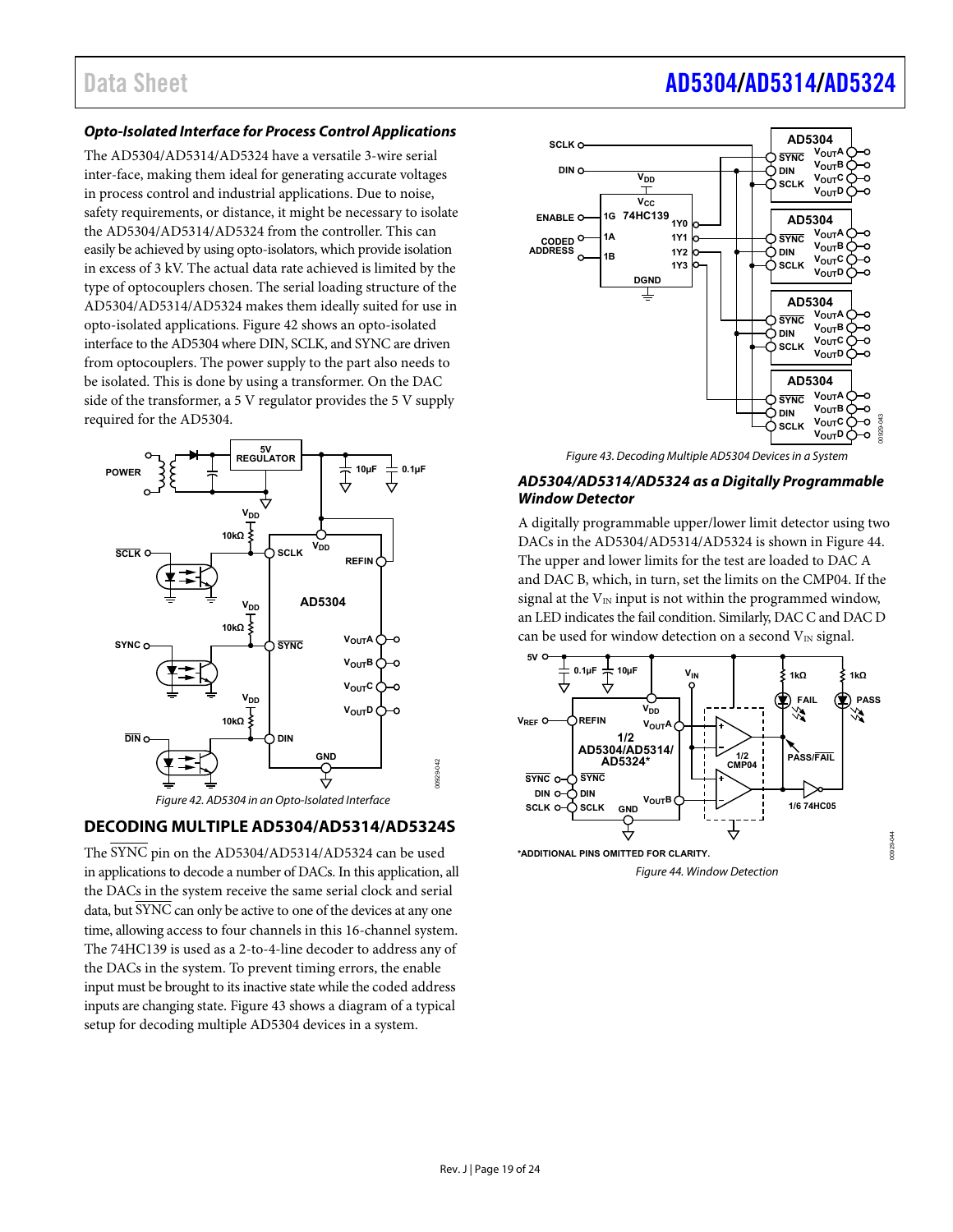#### <span id="page-19-0"></span>**POWER SUPPLY BYPASSING AND GROUNDING**

In any circuit where accuracy is important, careful consideration of the power supply and ground return layout helps to ensure the rated performance. The printed circuit board on which the AD5304/AD5314/AD5324 is mounted is designed so that the analog and digital sections are separated and confined to certain areas of the board. If the AD5304/AD5314/AD5324 are in a system where multiple devices require an AGND-to-DGND connection, the connection is made at one point only. The star ground point is established as close as possible to the device. The AD5304/AD5314/AD5324 has ample supply bypassing of 10 μF in parallel with 0.1 μF on the supply located as close to the package as possible, ideally right up against the device. The 10 μF capacitors are the tantalum bead type. The 0.1 μF capacitor has low effective series resistance (ESR) and effective series inductance (ESI), like

**Table 7. Overview of AD53xx Serial Devices**

the common ceramic types that provide a low impedance path to ground at high frequencies, to handle transient currents due to internal logic switching.

The power supply lines of the AD5304/AD5314/AD5324 use as large a trace as possible to provide low impedance paths and reduce the effects of glitches on the power supply line. Fast switching signals such as clocks are shielded with digital ground to avoid radiating noise to other parts of the board, and are never run near the reference inputs. Avoid crossover of digital and analog signals. Traces on opposite sides of the board run at right angles to each other. This reduces the effects of feedthrough through the board. A microstrip technique is by far the best, but is not always possible with a double-sided board. In this technique, the component side of the board is dedicated to a ground plane while signal traces are placed on the solder side.

| Part No.       | Resolution | <b>No. of DACs</b> | <b>DNL</b> | Interface  | Settling Time (µs)       | Package      | Pins   |
|----------------|------------|--------------------|------------|------------|--------------------------|--------------|--------|
| <b>SINGLES</b> |            |                    |            |            |                          |              |        |
| AD5300         | 8          | 1                  | ±0.25      | SPI        | 4                        | SOT-23, MSOP | 6, 8   |
| AD5310         | 10         | 1                  | ±0.5       | <b>SPI</b> | 6                        | SOT-23, MSOP | 6, 8   |
| AD5320         | 12         | 1                  | ±1.0       | SPI        | 8                        | SOT-23, MSOP | 6, 8   |
| AD5301         | 8          | 1                  | ±0.25      | 2-Wire     | 6                        | SOT-23, MSOP | 6, 8   |
| AD5311         | 10         | 1                  | ±0.5       | 2-Wire     | 7                        | SOT-23, MSOP | 6, 8   |
| AD5321         | 12         | $\mathbf{1}$       | ±1.0       | 2-Wire     | 8                        | SOT-23, MSOP | 6, 8   |
| <b>DUALS</b>   |            |                    |            |            |                          |              |        |
| AD5302         | 8          | $\overline{2}$     | ±0.25      | SPI        | 6                        | <b>MSOP</b>  | 8      |
| AD5312         | 10         | $\overline{2}$     | ±0.5       | SPI        | 7                        | <b>MSOP</b>  | 8      |
| AD5322         | 12         | 2                  | ±1.0       | SPI        | 8                        | <b>MSOP</b>  | 8      |
| AD5303         | 8          | $\overline{2}$     | ±0.25      | SPI        | 6                        | <b>TSSOP</b> | 16     |
| AD5313         | 10         | $\overline{2}$     | ±0.5       | SPI        | $\overline{\mathcal{I}}$ | <b>TSSOP</b> | 16     |
| AD5323         | 12         | 2                  | ±1.0       | SPI        | 8                        | <b>TSSOP</b> | 16     |
| <b>QUADS</b>   |            |                    |            |            |                          |              |        |
| AD5304         | 8          | 4                  | $\pm 0.25$ | SPI        | 6                        | MSOP, LFCSP  | 10     |
| AD5314         | 10         | 4                  | ±0.5       | SPI        | 7                        | MSOP, LFCSP  | $10\,$ |
| AD5324         | 12         | 4                  | ±1.0       | SPI        | 8                        | MSOP, LFCSP  | 10     |
| AD5305         | 8          | 4                  | ±0.25      | 2-Wire     | 6                        | <b>MSOP</b>  | $10\,$ |
| AD5315         | 10         | 4                  | ±0.5       | 2-Wire     | $\boldsymbol{7}$         | <b>MSOP</b>  | 10     |
| AD5325         | 12         | 4                  | ±1.0       | 2-Wire     | 8                        | <b>MSOP</b>  | 10     |
| AD5306         | 8          | 4                  | ±0.25      | 2-Wire     | 6                        | <b>TSSOP</b> | 16     |
| AD5316         | 10         | 4                  | ±0.5       | 2-Wire     | 7                        | <b>TSSOP</b> | 16     |
| AD5326         | 12         | 4                  | ±1.0       | 2-Wire     | 8                        | <b>TSSOP</b> | 16     |
| AD5307         | 8          | 4                  | ±0.25      | SPI        | 6                        | <b>TSSOP</b> | 16     |
| AD5317         | 10         | 4                  | ±0.5       | SPI        | 7                        | <b>TSSOP</b> | 16     |
| AD5327         | 12         | 4                  | ±1.0       | SPI        | 8                        | <b>TSSOP</b> | 16     |
| <b>OCTALS</b>  |            |                    |            |            |                          |              |        |
| AD5308         | 8          | 8                  | ±0.25      | SPI        | 6                        | <b>TSSOP</b> | 16     |
| AD5318         | 10         | 8                  | ±0.5       | <b>SPI</b> | 7                        | <b>TSSOP</b> | 16     |
| AD5328         | 12         | 8                  | $\pm 1.0$  | <b>SPI</b> | 8                        | <b>TSSOP</b> | 16     |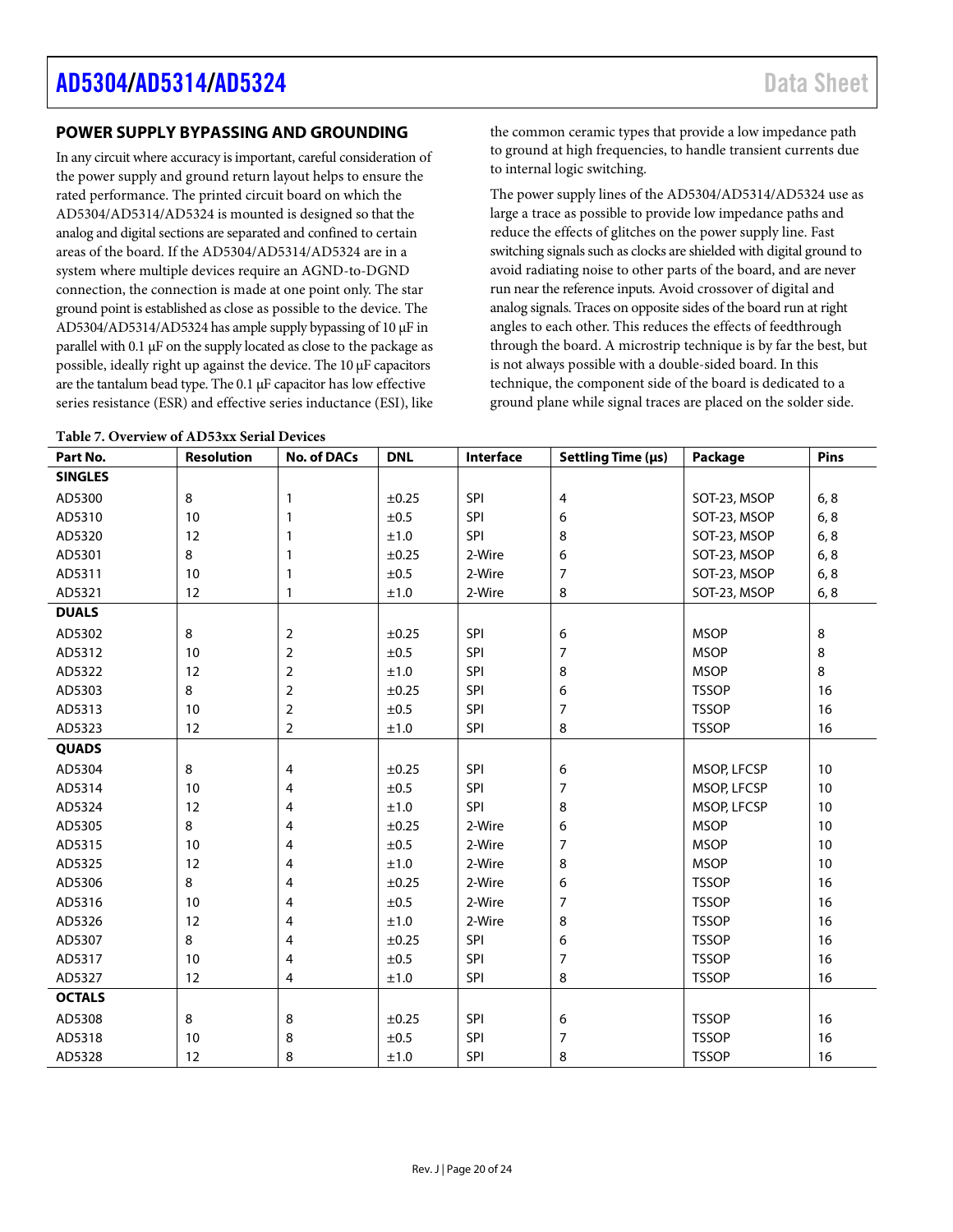#### **Table 8. Overview of AD53xx Parallel Devices**

| Part No.       | <b>Resolution</b> | <b>DNL</b> | <b>V<sub>REF</sub></b> Pins | Settling Time (µs) | <b>Additional Pin Functions</b> |              | Package     | <b>Pins</b>  |              |    |
|----------------|-------------------|------------|-----------------------------|--------------------|---------------------------------|--------------|-------------|--------------|--------------|----|
| <b>SINGLES</b> |                   |            |                             |                    | <b>BUF</b>                      | <b>GAIN</b>  | <b>HBEN</b> | CLR          |              |    |
| AD5330         | 8                 | $\pm 0.25$ | 1                           | 6                  | ✓                               | ✓            |             | ✓            | <b>TSSOP</b> | 20 |
| AD5331         | 10                | ±0.5       |                             |                    |                                 | $\checkmark$ |             | $\checkmark$ | <b>TSSOP</b> | 20 |
| AD5340         | 12                | ±1.0       | 1                           | 8                  | ✓                               | $\checkmark$ |             | $\checkmark$ | <b>TSSOP</b> | 24 |
| AD5341         | 12                | ±1.0       |                             | 8                  | ✓                               | ✓            | ✓           | ✓            | <b>TSSOP</b> | 20 |
| <b>DUALS</b>   |                   |            |                             |                    |                                 |              |             |              |              |    |
| AD5332         | 8                 | $\pm 0.25$ | 2                           | 6                  |                                 |              |             | $\checkmark$ | <b>TSSOP</b> | 20 |
| AD5333         | 10                | ±0.5       | $\overline{2}$              | 7                  | $\checkmark$                    | ✓            |             | $\checkmark$ | <b>TSSOP</b> | 24 |
| AD5342         | 12                | ±1.0       | 2                           | 8                  | ✓                               | $\checkmark$ |             | ✓            | <b>TSSOP</b> | 28 |
| AD5343         | 12                | ±1.0       |                             | 8                  |                                 |              | ✓           | ✓            | <b>TSSOP</b> | 20 |
| <b>QUADS</b>   |                   |            |                             |                    |                                 |              |             |              |              |    |
| AD5334         | 8                 | $\pm 0.25$ | $\overline{2}$              | 6                  |                                 | ✓            |             | $\checkmark$ | <b>TSSOP</b> | 24 |
| AD5335         | 10                | ±0.5       | 2                           |                    |                                 |              | ✓           | $\checkmark$ | <b>TSSOP</b> | 24 |
| AD5336         | 10                | ±0.5       | 4                           | 7                  |                                 | ✓            |             | ✓            | <b>TSSOP</b> | 28 |
| AD5344         | 12                | ±1.0       | 4                           | 8                  |                                 |              |             |              | <b>TSSOP</b> | 28 |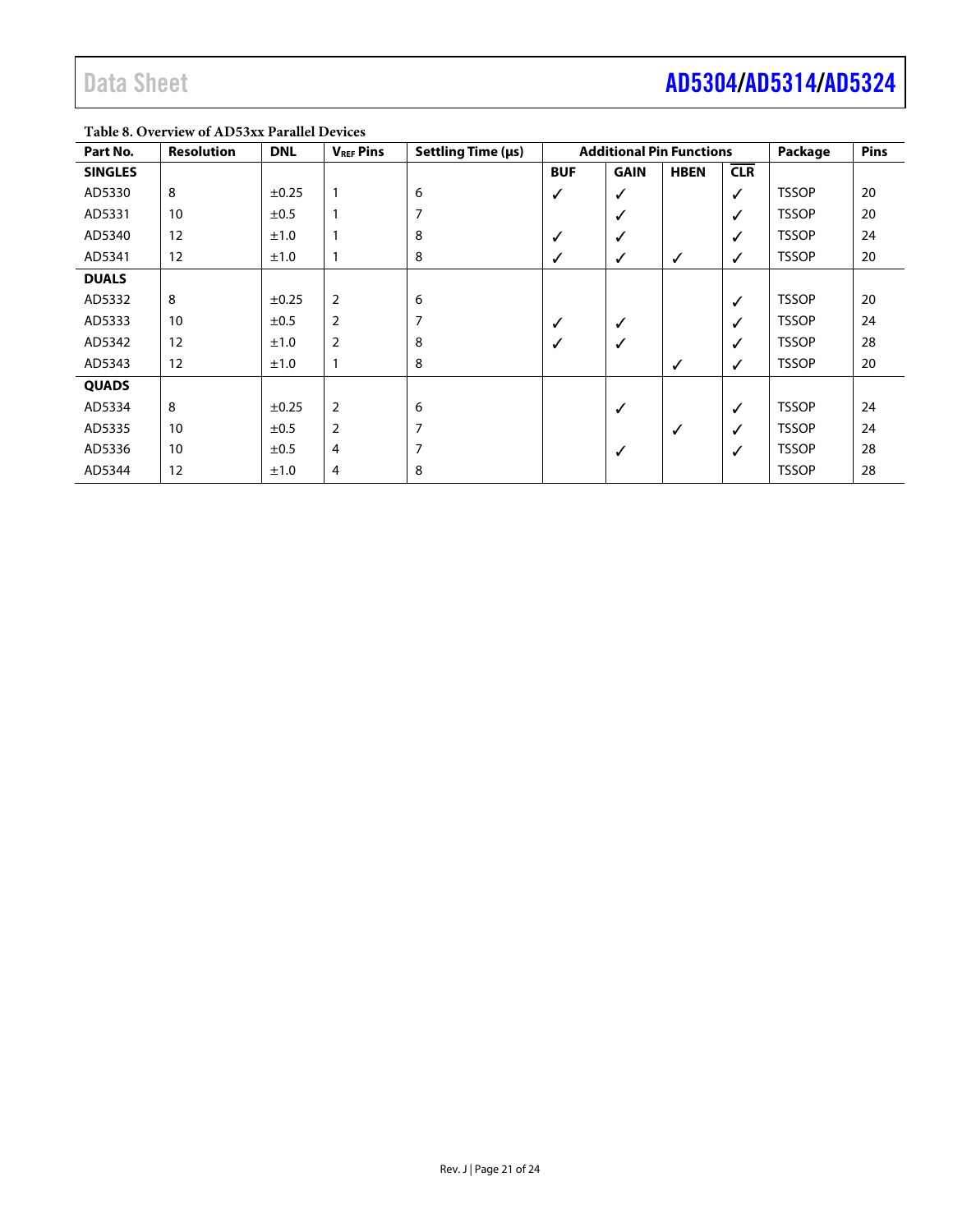### <span id="page-21-0"></span>OUTLINE DIMENSIONS



*Dimensions shown in millimeters*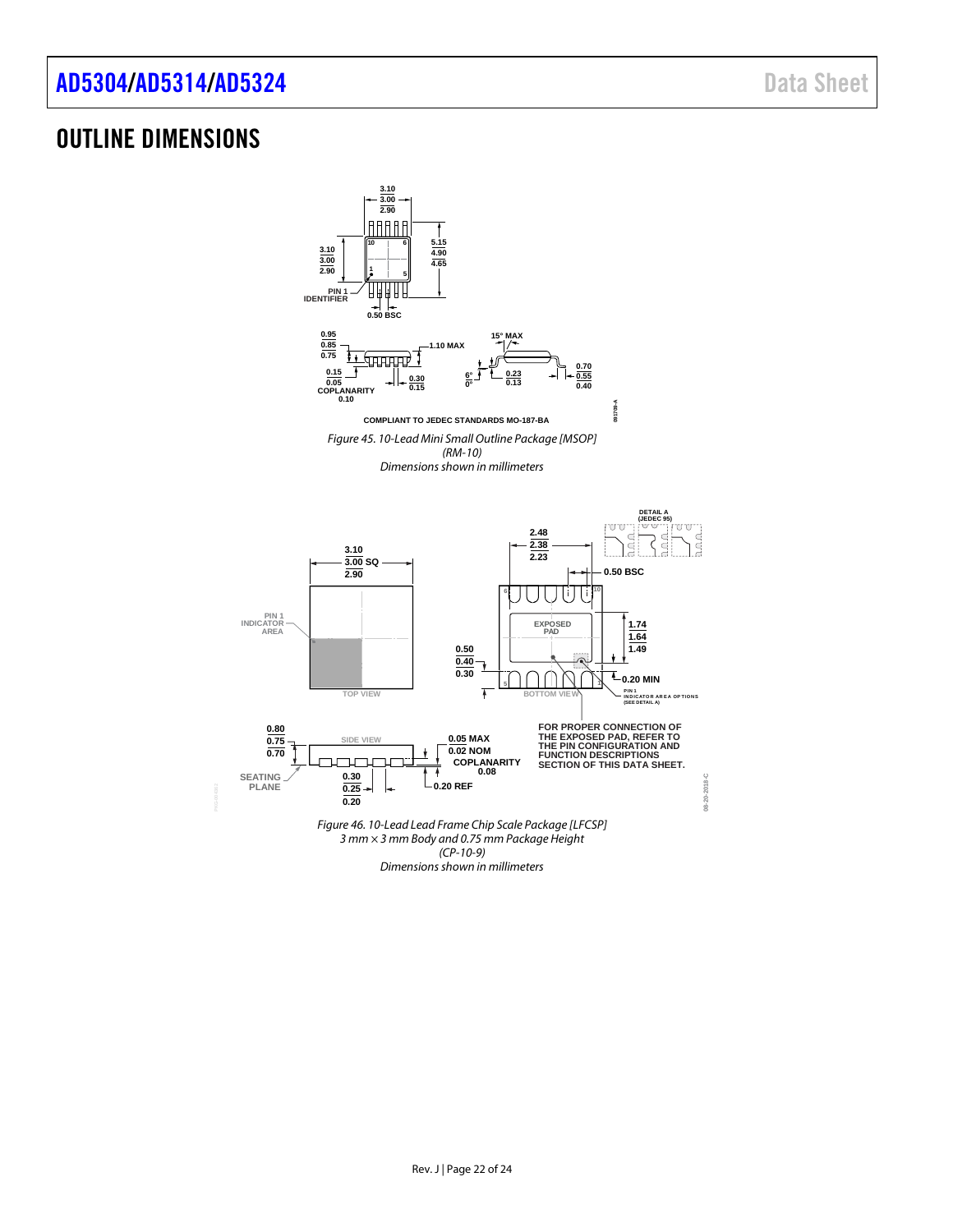#### <span id="page-22-0"></span>**ORDERING GUIDE**

| Model $1, 2$      | <b>Temperature Range</b>            | <b>Package Description</b> | <b>Package Option</b> | <b>Marking Code</b> |
|-------------------|-------------------------------------|----------------------------|-----------------------|---------------------|
| AD5304ARMZ        | $-40^{\circ}$ C to $+105^{\circ}$ C | 10-Lead MSOP               | <b>RM-10</b>          | D9W                 |
| AD5304ARMZ-REEL7  | $-40^{\circ}$ C to $+105^{\circ}$ C | 10-Lead MSOP               | <b>RM-10</b>          | D <sub>9</sub> W    |
| AD5304ACPZ-REEL7  | $-40^{\circ}$ C to $+105^{\circ}$ C | 10-Lead LFCSP              | $CP-10-9$             | DBA#                |
| AD5304BRMZ        | $-40^{\circ}$ C to $+105^{\circ}$ C | 10-Lead MSOP               | <b>RM-10</b>          | DBB#                |
| AD5304BRMZ-REEL   | $-40^{\circ}$ C to $+105^{\circ}$ C | 10-Lead MSOP               | <b>RM-10</b>          | DBB#                |
| AD5304BRMZ-REEL7  | $-40^{\circ}$ C to $+105^{\circ}$ C | 10-Lead MSOP               | <b>RM-10</b>          | DBB#                |
| AD5314ACPZ-REEL7  | $-40^{\circ}$ C to $+105^{\circ}$ C | 10-Lead LFCSP              | CP-10-9               | DCA#                |
| AD5314ARMZ        | $-40^{\circ}$ C to $+105^{\circ}$ C | 10-Lead MSOP               | <b>RM-10</b>          | DCA#                |
| AD5314ARMZ-REEL7  | $-40^{\circ}$ C to $+105^{\circ}$ C | 10-Lead MSOP               | <b>RM-10</b>          | DCA#                |
| AD5314WARMZ-REEL7 | $-40^{\circ}$ C to $+105^{\circ}$ C | 10-Lead MSOP               | <b>RM-10</b>          | DCA#                |
| AD5314BCPZ-REEL7  | $-40^{\circ}$ C to $+105^{\circ}$ C | 10-Lead LFCSP              | $CP-10-9$             | DCB#                |
| AD5314BRMZ        | $-40^{\circ}$ C to $+105^{\circ}$ C | 10-Lead MSOP               | <b>RM-10</b>          | DCB#                |
| AD5314BRMZ-REEL   | $-40^{\circ}$ C to $+105^{\circ}$ C | 10-Lead MSOP               | <b>RM-10</b>          | DCB#                |
| AD5314BRMZ-REEL7  | $-40^{\circ}$ C to $+105^{\circ}$ C | 10-Lead MSOP               | <b>RM-10</b>          | DCB#                |
| AD5324ACPZ-REEL7  | $-40^{\circ}$ C to $+105^{\circ}$ C | 10-Lead LFCSP              | $CP-10-9$             | DDA#                |
| AD5324ARMZ        | $-40^{\circ}$ C to $+105^{\circ}$ C | 10-Lead MSOP               | <b>RM-10</b>          | D <sub>8F</sub>     |
| AD5324ARMZ-REEL7  | $-40^{\circ}$ C to $+105^{\circ}$ C | 10-Lead MSOP               | <b>RM-10</b>          | D <sub>8F</sub>     |
| AD5324BCPZ-REEL7  | $-40^{\circ}$ C to $+105^{\circ}$ C | 10-Lead LFCSP              | $CP-10-9$             | DDB#                |
| AD5324BRMZ        | $-40^{\circ}$ C to $+105^{\circ}$ C | 10-Lead MSOP               | <b>RM-10</b>          | DDB#                |
| AD5324BRMZ-REEL   | $-40^{\circ}$ C to $+105^{\circ}$ C | 10-Lead MSOP               | <b>RM-10</b>          | DDB#                |
| EVAL-AD5324DBZ    |                                     | <b>Evaluation Board</b>    |                       |                     |

 $1 Z =$  RoHS Compliant Part; # denotes lead-free product can be top or bottom marked.

 $2$  W = Qualified for Automotive Applications.

#### <span id="page-22-1"></span>**AUTOMOTIVE PRODUCTS**

The AD5314WARMZ-REEL7 model is available with controlled manufacturing to support the quality and reliability requirements of automotive applications. Note that this automotive model may have specifications that differ from the commercial models; therefore designers should review th[e Specifications](#page-2-0) section of this data sheet carefully. Only the automotive grade product shown is available for use in automotive applications. Contact your local Analog Devices account representative for specific product ordering information and to obtain the specific Automotive Reliability reports for this model.